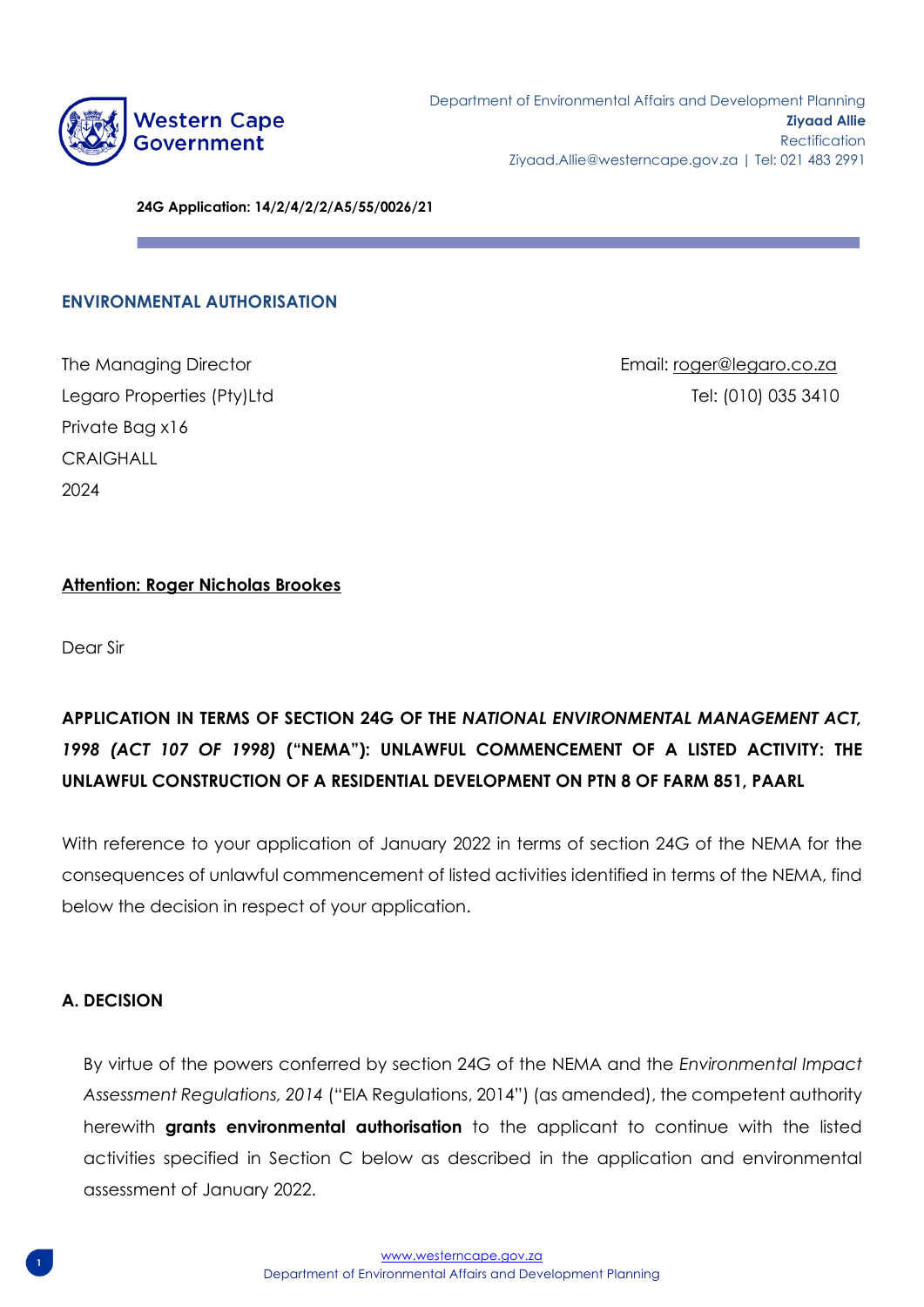The granting of this Environmental Authorisation is for the continuation, conducting or undertaking of the listed activities as described in Section C below and is subject to compliance with the conditions set out in Section G. This Environmental Authorisation shall only take effect from the date on which it has been issued.

The Environmental Authorisation does not exempt the holder thereof from compliance with any other applicable legislation.

## **B. DETAILS OF THE APPLICANT FOR THIS ENVIRONMENTAL AUTHORISATION**

Legaro Property Development (Pty) Ltd C/o Mr Roger Brookes Suite 8 Private Bag x16 **CRAIGHALL** 2024

Tel: 074 441 0474 Email: [roger@legaro.co.za](mailto:roger@legaro.co.za)

The abovementioned applicant is the holder of this Environmental Authorisation and is hereinafter referred to as "the holder".

## **C. LIST OF ACTIVITIES AUTHORISED**

| <b>Listed Activities</b>                  | <b>Activity/Project Description</b>          |
|-------------------------------------------|----------------------------------------------|
| Government Notice No. R. 327 of 2017 -    | The proposed development involves the        |
| <b>Activity Number: 28</b>                | rezoning of agricultural land to establish a |
| Activity Description: Residential, mixed, | residential<br>estate.<br>The<br>proposed    |
| retail, commercial, industrial or         | development site is located outside an       |
| institutional developments where such     | urban area and the total land to be          |
| land was used for agriculture, game       |                                              |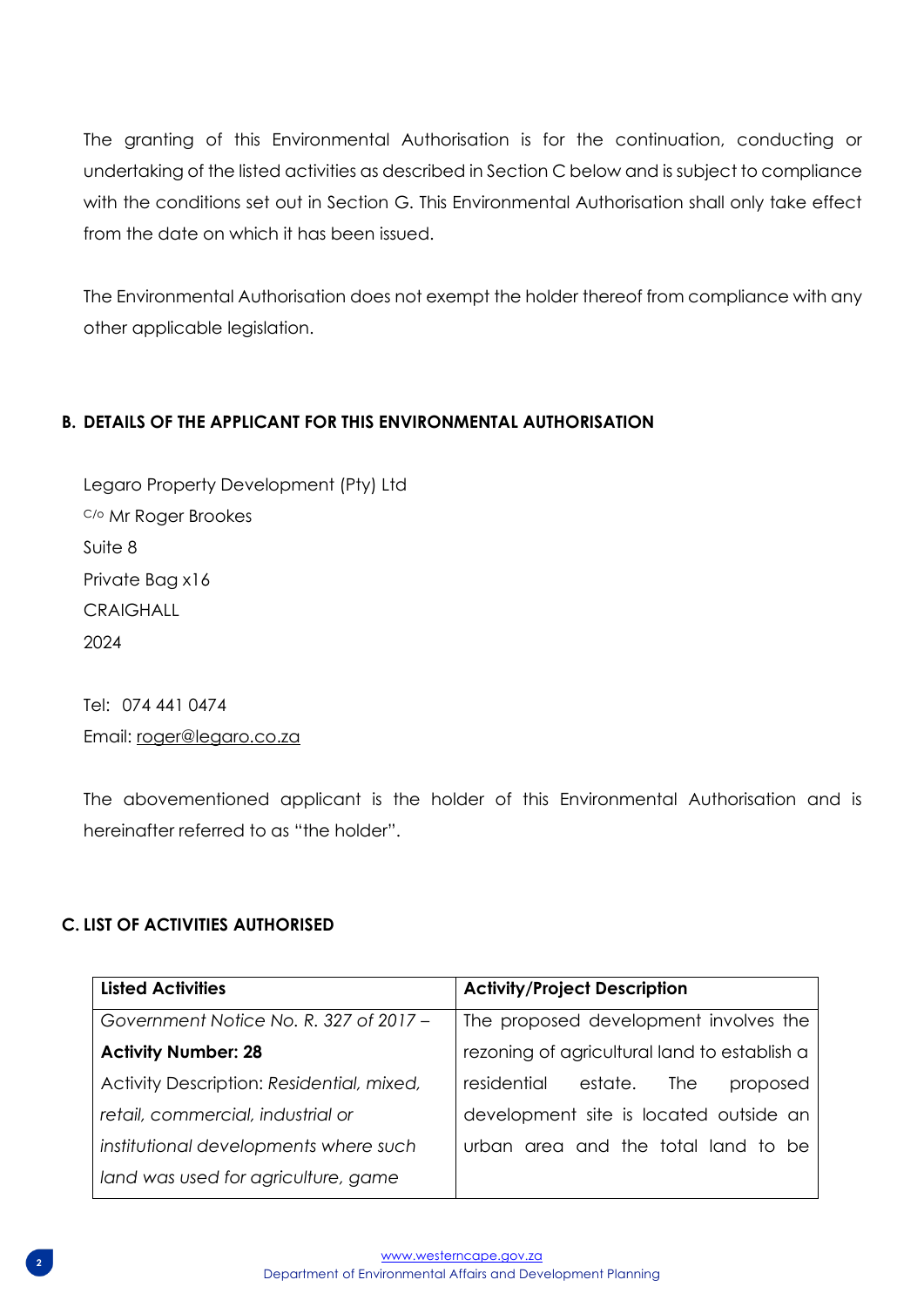| farming, equestrian purposes or             | developed is approximately<br>14.33                |
|---------------------------------------------|----------------------------------------------------|
| afforestation on or after 01 April 1998 and | hectares. The holder has however,                  |
| where such development: (i) will occur      | commenced with development on the                  |
| inside an urban area, where the total       | site by constructing a show house and the          |
| land to be developed is bigger than 5       | entrance gate of the property with a total         |
| hectares; or (ii) will occur outside an     | built area of 277m <sup>2</sup> with a coverage of |
| urban area, where the total land to be      | $152m2$ .                                          |
| developed is bigger than 1 hectare;         |                                                    |
| excluding where such land has already       |                                                    |
| been developed for residential, mixed,      |                                                    |
| retail, commercial, industrial or           |                                                    |
| institutional purposes.                     |                                                    |

The abovementioned list is hereinafter referred to as "the listed activity/development".

## **D. PROPERTY DESCRIPTION AND LOCATION**

The listed activities commenced on Portion 8 of Farm 851, Paarl.

The SG digit code is: C05500000000085100008

The co-ordinates for the site and property boundary are:

| Point         | Latitude $(S)$         | Longitude (E)         |
|---------------|------------------------|-----------------------|
|               | 33° 45' 51.48" South   | 18° 59' 8.48"<br>East |
| $\mathcal{P}$ | 33° 45' 53.02" South   | 18° 59' 18.00" East   |
| 3             | 33° 46' 4.80"<br>South | 18° 59' 17.15" East   |
| 4             | 33° 46' 4.01"<br>South | 18° 59' 0.61<br>East  |

Refer to Annexure 1: Locality Plan and Annexure 2: Site Plan.

Herein-after referred to as "the site".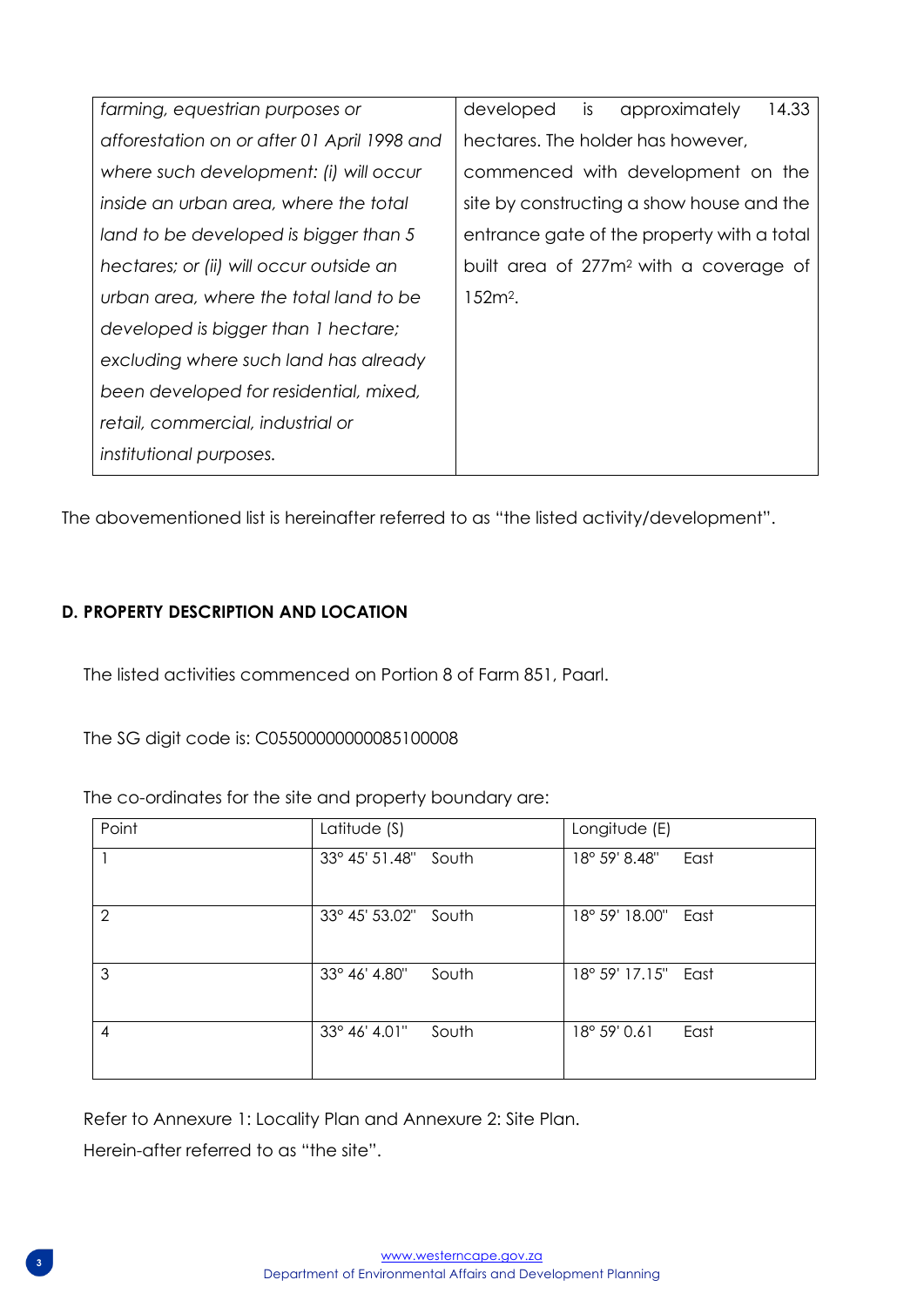## **E. DETAILS OF THE ENVIRONMENTAL ASSESSMENT PRACTITIONER ("EAP")**

Doug Jeffery Environmental Consultants C/o Kim Williams and/or Doug Jeffery PO Box 44 KLAPMUTS 7625

Tel: (021) 875 5272 Email: [kim@dougjeff.co.za](mailto:kim@dougjeff.co.za)

## **F. DETAILS OF THE ACTIVITIES UNDERTAKEN**

The holder has commenced with clearing of a portion of the site, and the construction of a show house and entrance gate on Portion 8 of Farm 851 with a total built area of 277m<sup>2</sup> with a coverage of 152m<sup>2</sup> . These activities have since ceased. These activities are considered in furtherance of the commenced listed activities and thus linked to the larger "Drakenzicht" residential development on the site. The site development plan/layout is of medium density consisting of 207 dwelling units in total translating into a density of 16 dwelling units per hectare (du/ha). Other facilities include 12 single storey storage units, a single storey Montessori School and a club house with two penthouses on the first floor.

#### Residential component

The development proposes a housing potential of 207 total units. 205 single residential units are proposed made up by various typologies, translating to a GROSS density of 16 dwelling units per hectare (du/ha). All units are double storey, stand-alone and consisting of a combination of three- or four-bedroom units. Unit floor areas vary between 250m² to 280m², with varying ground and first floor areas. The "plot" sizes are approximately 337m² with the plot coverage less than 50%. Architectural variation of the contemporary style will be achieved using different materials, colours and finishes for roofs, façades and fenestration. Two penthouses are proposed above the lifestyle centre.

#### Lifestyle centre

The Lifestyle Centre, "club house", is a two-storey building with the club house facility, including a pool and gym on the ground floor for the Drakenzicht residents.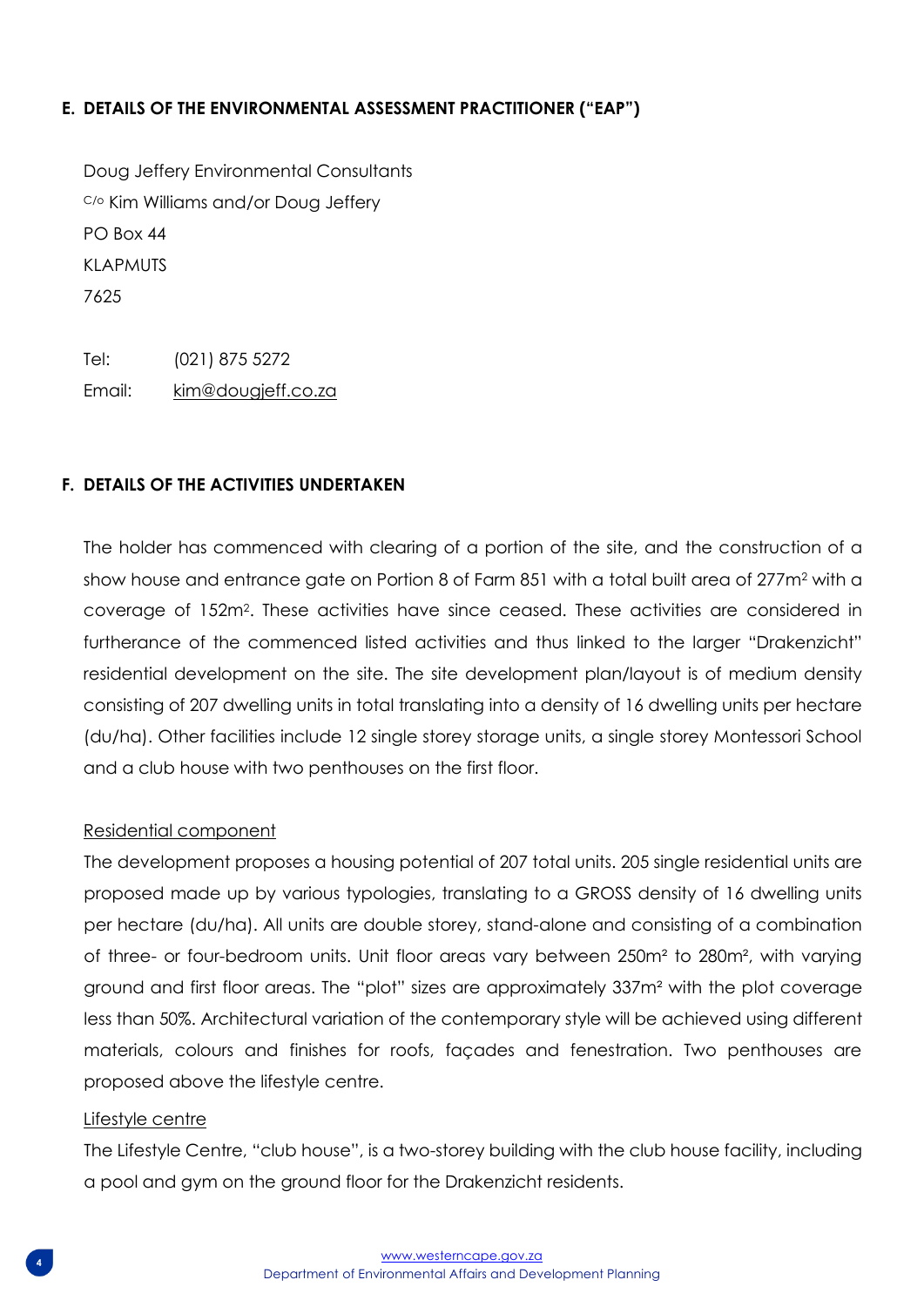## Pre-primary school

The proposal is to accommodate a Montessori School. The school design as proposed by the SDP will provide for approximately 180 pre-school learners accommodated in seven classrooms. That is, two classrooms for toddlers and five pre-school classrooms. Other supporting facilities will also be provided within the building. It is anticipated that approximately 25% of the learners will be from the Drakenzicht Estate. The school will therefore attract visitors from outside.

#### Storage units

A total of 12 private storage units is proposed along the cadastral boundary shared by the future Checkers site and the development. The storage units are for usage by the estate management or by residents of the estate. The units will have a functional purpose as well as providing a visual and physical barrier between the back of the Checkers, which would be aesthetically unpleasing, and the residential units. The storage units will be developed to the same contemporary architecture style as the rest of the estate.

#### **Landscaping**

A Landscape Plan has been compiled by LEAP Environmental which considers existing trees to be retained and those to be removed. Furthermore, the landscape plan considers the recommendations of the visual impact assessment with regards to weaving the new and existing landscape, to mitigate visibility from Wemmershoek Road and Lustigan Road.

#### Water distribution system

The calculated annual average daily demand for this development is 146.2 kl/d excluding the fire flow criteria (moderate risk) of 25 L/s at 10 m. Upgrades to the system are proposed: the existing 400 mm diameter (Ø) pipeline in Drakenstein Road is to be extended to Wemmershoek Road. A portion of the proposed 450mm Ø pipeline along the Wemmershoek Road is to be implemented along the western boundary of Farm 851/8. In this instance, a six-metre-wide servitude is required.

#### Sewer network

The development falls within the Paarl rural bulk sewer drainage area and is also identified as a sewer priority area. The recommended position for the sewer connection for the proposed development is at a future outfall. The peak day dry weather flow (PDDWF) is calculated at 117.0 kl/d. Network infrastructure upgrades will be required since there is currently no infrastructure between the proposed development and the existing sewer network. It has been agreed that a package plant will only be allowed for phase 1. For phase 2 to 4, the developer will be responsible for the required upgrades where the development will then tie into the municipal network. In terms of the package plant proposed, Water Purification Solutions (Pty) Ltd have been approached for information relating to their services offered in terms of sewage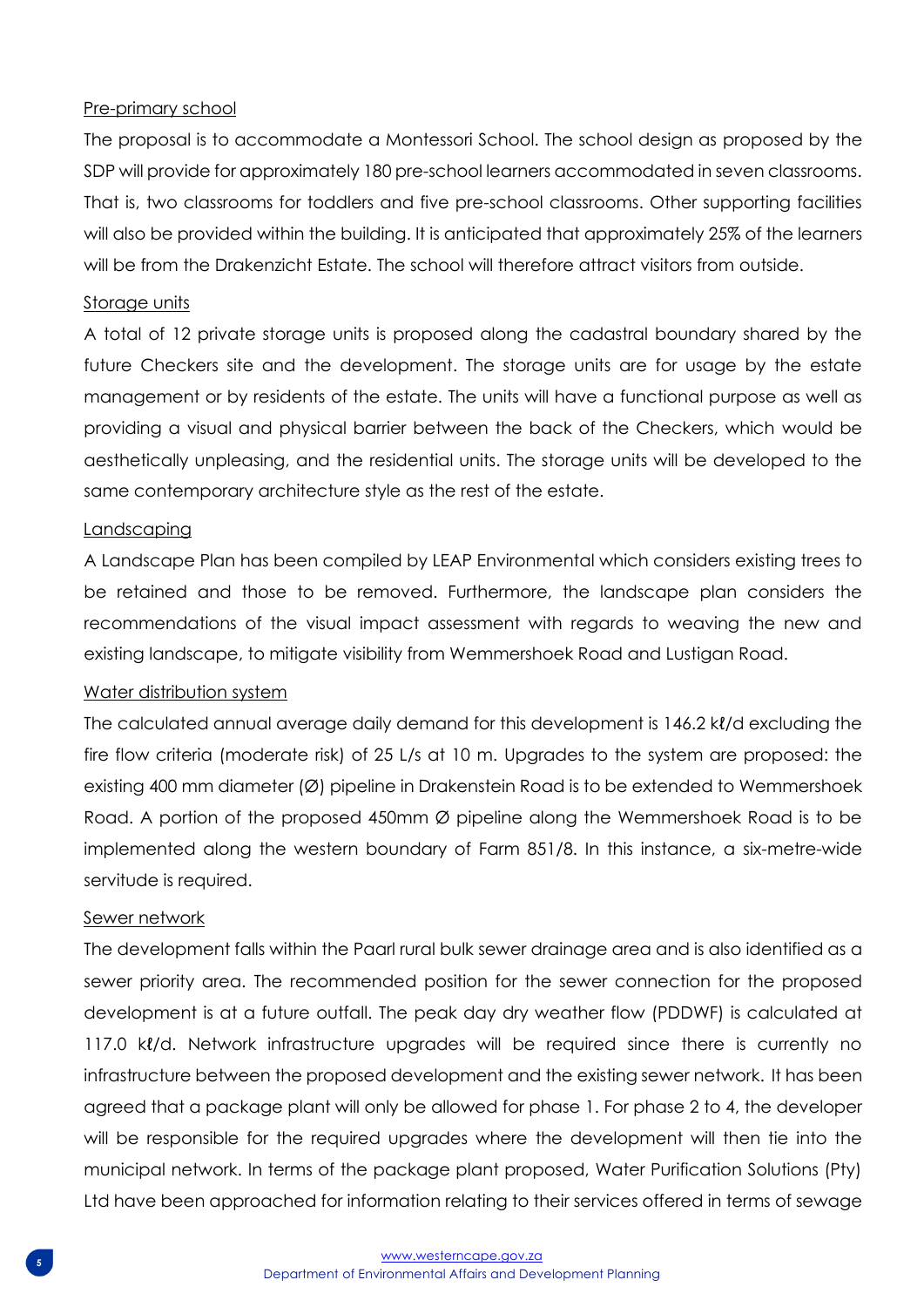package plants. It is proposed that three Clarus Units will be required to treat up to 40 kℓ of sewage per day. The treated effluent will irrigate an area of 5.757 ha. The total footprint of the package plant is 10 m X 8 m for the full plant. The effluent will be treated to Discharge General Limits according to the Department of Water and Sanitation standards. The treated effluent will be used to irrigate over the phase 2 area for the duration of the phase 1 construction at less than 1mm / m<sup>2</sup> per day. Excess treated effluent will be discharged into the irrigation pond located northwest on the Site Development Plan, just east of the development boundary between Checkers and the Drakenzicht development. Thereafter, it will be released into the municipal stormwater system.

#### **Electricity**

The maximum electricity demand of the development is approximately 738kVA. The Electrical Report notes that there is not sufficient capacity. The Drakenstein Municipality has noted that a new 132/66/11kV main substation is required to accommodate future developments. In the meantime, the Drakenstein Municipality indicated that they are in the process of installing a temporary solution for the time being until such time that the 132/66/11kV main substation is constructed. The temporary solution involves the installation of new medium voltage networks that will be supplied from its existing Parys 66/11kV main substation.

#### Solid Waste Capacity

The Drakenstein Municipality has undertaken to remove household refuse from the proposed development. It was stated that municipal trucks will not enter the proposed development to collect wheelie bins. However, in discussion with the municipality, it is agreed that the developer and the municipality will enter into a Service Level Agreement in this regard which will allow for collection of refuse from the refuse room within the development.

#### Stormwater Management System

Two stormwater attenuation structures are proposed on the western portion of the site along Wemmershoek Road. The northern attenuation structure is 1650m<sup>2</sup> and proposed depth between 1,2 and 1,4 metres with a dissipation headwall into the attenuation structure. The proposed volume is 2145 cubic metres  $(m<sup>3</sup>)$ . The southern attenuation structure is 550 $m<sup>2</sup>$  with a proposed depth of between 1,2 and 1,5 metres with a dissipation headwall into the attenuation structure. The proposed volume is 742.5m<sup>3</sup>. The existing attenuation structure will be infilled. As a result of the elevational difference between the two proposed attenuation structures each will have their own controlled outlet. The outlets of each attenuation structure will link to a single discharge point into the existing open drain along Wemmershoek Road. It is anticipated that 300 mm diameter pipes will be used for the internal piped system. The stormwater management system accommodates the 1:50 year storm event. Pre-development run-off equal to the 1:2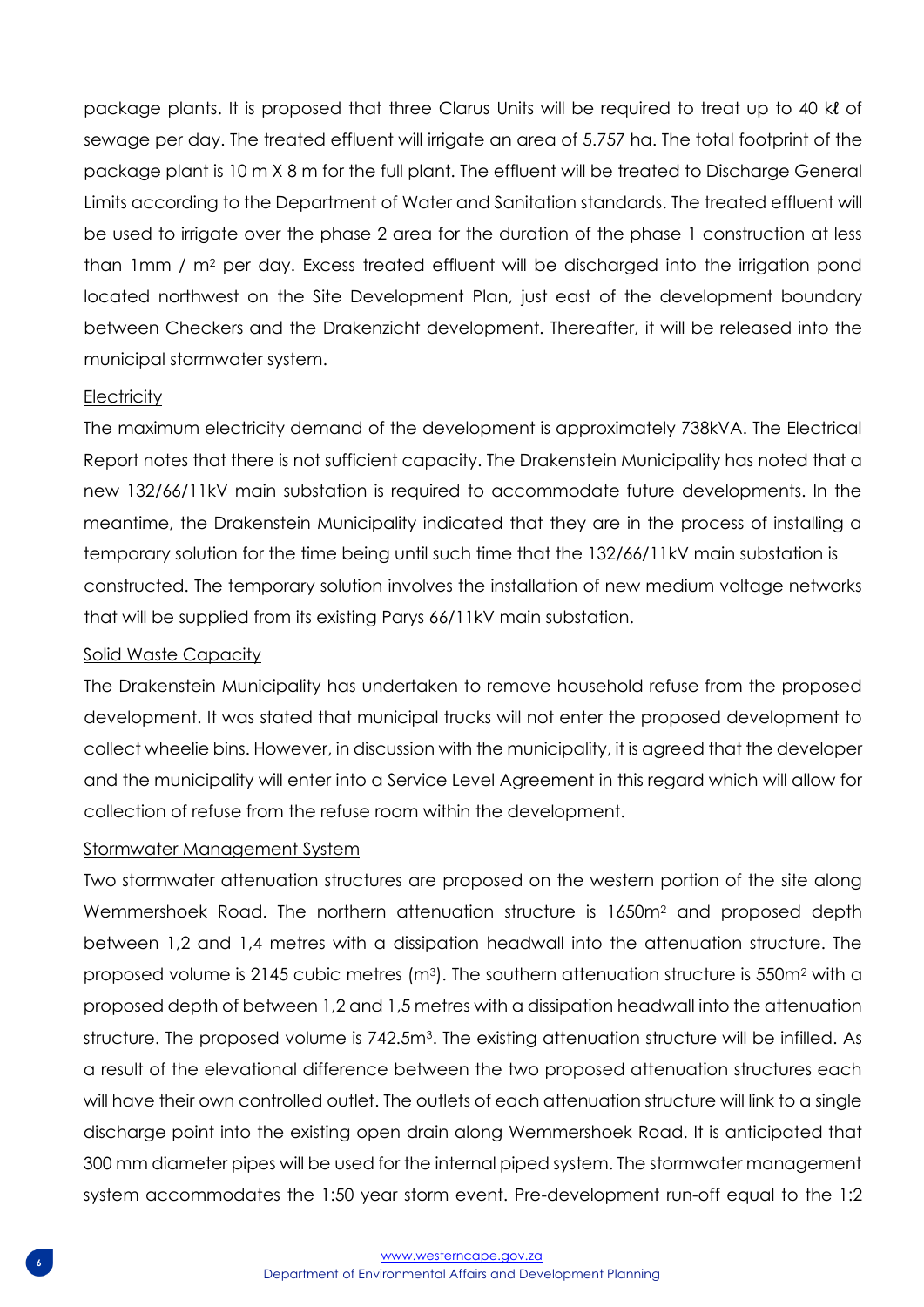storm event will be discharged into the existing stormwater system. Excess run-off will enter the attenuation facilities that will be designed as a bio-retention system.

## **G. CONDITIONS OF AUTHORISATION**

The following are conditions of authorisation that are set and must be implemented for this Environmental Authorisation.

## **PART I**

## **Scope of authorisation**

- 1. The holder is authorised to undertake the listed activities specified in Section C above in accordance with and restricted to the proposed property/activity alternative described in the application and assessment report of January 2022 on the site as described in Section D above.
- 2. The development must be concluded within 10 years from the date of continuation of the listed activity/development.
- 3. The holder shall be responsible for ensuring compliance with the conditions by any person acting on his/her behalf, including an agent, sub-contractor, employee or any person rendering a service to the holder.
- 4. Any changes to, or deviations from the scope of the alternative described in Section F above must be accepted or approved, in writing, by the competent authority before such changes or deviations may be implemented. In assessing whether to grant such acceptance/approval or not, the competent authority may request information to evaluate the significance and impacts of such changes or deviations, and it may be necessary for the holder to apply for further authorisation in terms of the applicable legislation.

## **PART II**

#### **Written notice to the competent authority**

5. Seven (7) calendar days' notice, in writing, must be given to the competent authority before continuation of commencement of construction activities.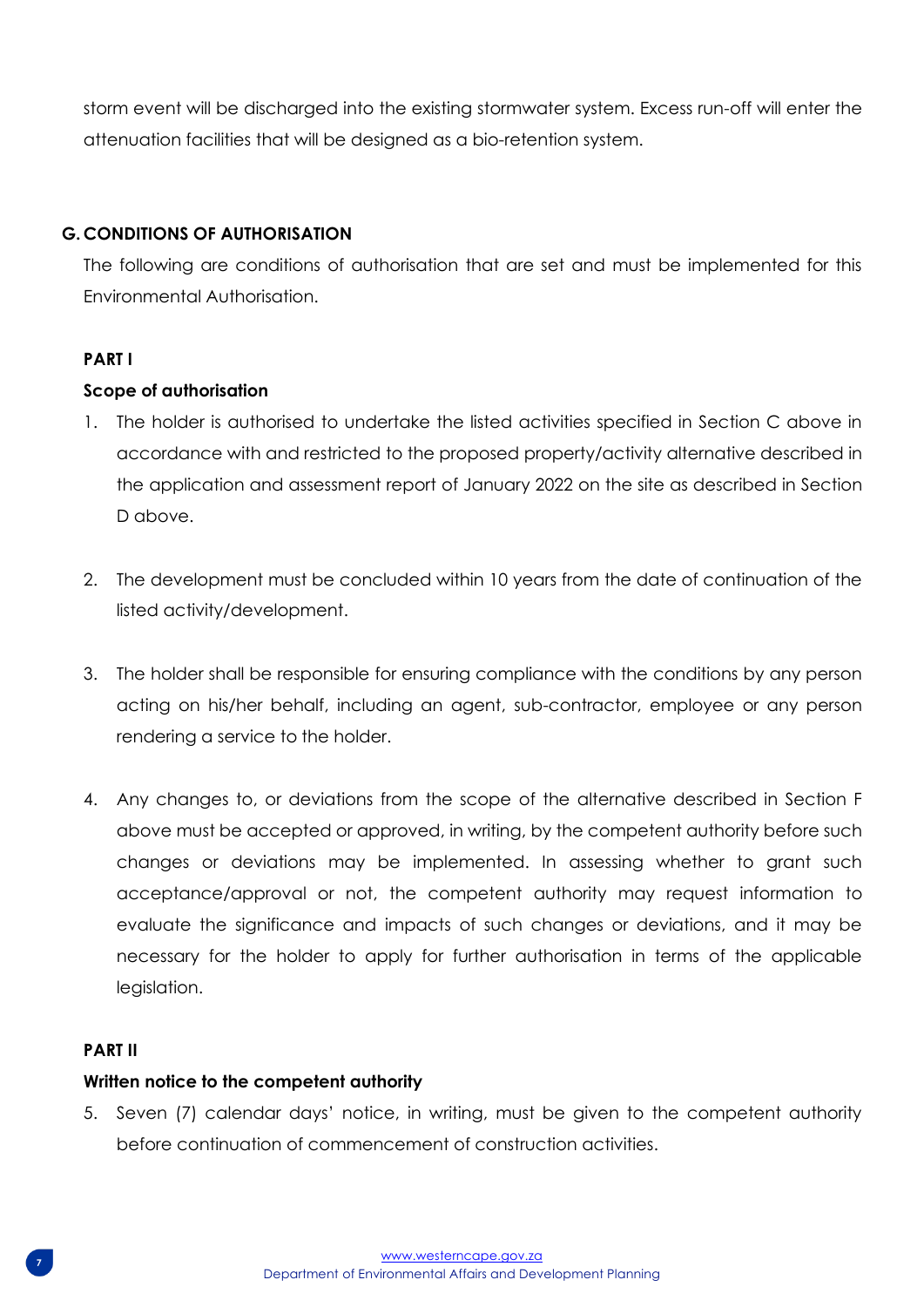- 5.1 The notice must make clear reference to the site details and 24G Reference number given above.
- 5.2 The notice must also include proof of compliance with conditions 6 and 7 of this environmental authorisation.

## **PART III**

## **Notification and administration of an appeal**

- 6. The holder must in writing, within 14 (fourteen) calendar days of the date of this decision–
- 6.1 notify all registered Interested and Affected Parties ("I&APs") of
	- 6.1.1 the outcome of the application;
	- 6.1.2 the reasons for the decision as included in Annexure 3;
	- 6.1.3 the date of the decision; and
	- 6.1.4 the date when the decision was issued.
- 6.2 draw the attention of all registered I&APs to the fact that an appeal may be lodged against the decision in terms of the *National Appeals Regulations, 2014* detailed in Section I below.
- 6.3 draw the attention of all registered I&APs to the manner in which they may access the decision.
- 6.4 provide the registered I&APs with:
	- 6.4.1 the name of the holder (entity) of this Environmental Authorisation;
	- 6.4.2 name of the responsible person for this Environmental Authorisation;
	- 6.4.3 postal address of the holder;
	- 6.4.4 telephonic and fax details of the holder;
	- 6.4.5 e-mail address, if any, of the holder; and
	- 6.4.6 the contact details (postal and/or physical address, contact number, facsimile and e-mail address) of the decision-maker and all registered I&APs in the event that an appeal is lodged in terms of the *National Appeal Regulations, 2014*.
- 7. The listed activity, including site preparation, may not commence within 34 (thirty-four) calendar days from the date of issue of this Environmental Authorisation. In the event that an appeal is lodged with the Appeal Authority, the effect of this Environmental Authorisation is suspended until the appeal is decided.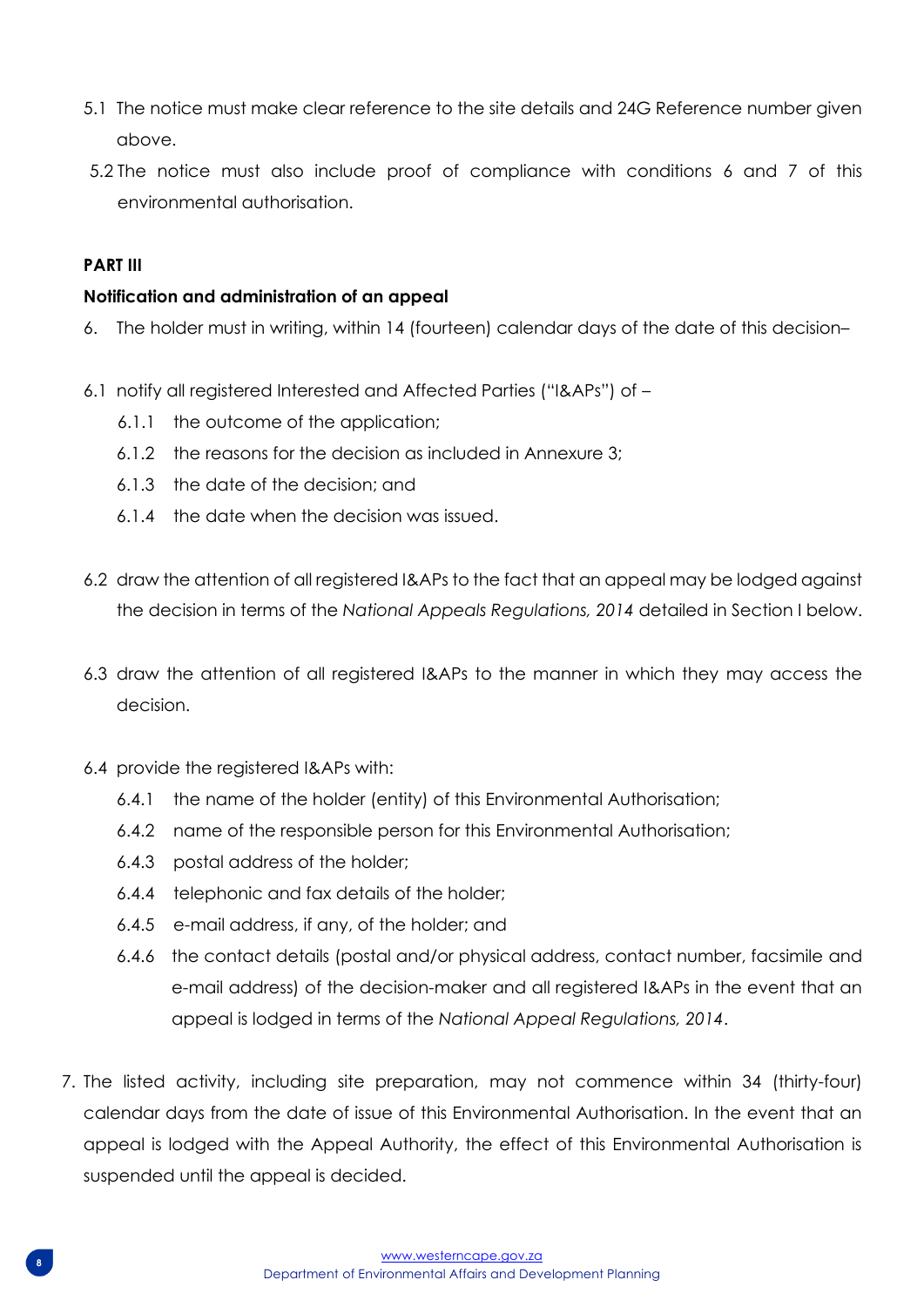## **PART IV**

## **Management of the activity/development**

- 8. The draft Environmental Management Programme ("EMPr") of January 2022 compiled by Doug Jeffery Environmental Consultants and submitted as part of the application for environmental authorisation is hereby approved and must be implemented.
- 9. The EMPr must be included in all contract documentation for all phases of implementation.

## **PART V**

## **Monitoring**

- 10. A copy of the Environmental Authorisation, EMPr, any independent assessments of financial provision for rehabilitation and environmental liability, closure plans, audit reports and compliance monitoring reports must be kept at the site of the authorised activities, and must be made available to anyone on request, including a publicly accessible website (if applicable).
- 11. Access to the site referred to in Section D must be granted, and the environmental reports mentioned above must be produced, to any authorised official representing the competent authority who requests to see it for the purposes of assessing and/or monitoring compliance with the conditions contained herein.

## **PART VI**

## **Auditing**

12. In terms of regulation 34 of the *EIA Regulations, 2014* the holder must conduct environmental audits to determine compliance with the conditions of the Environmental Authorisation, the EMPr and the closure plan (where applicable) and submit Environmental Audit Reports to the competent authority upon receiving such request in writing from the competent authority**.** The Audit Report must be prepared by an independent person and must consider all the information required in Appendix 7 of the *EIA Regulations, 2014*.

## **PART VII**

## **Activity/ Development Specific Conditions**

13. Should any heritage remains be exposed during excavations or any other actions on the site, these must immediately be reported to the Provincial Heritage Resources Authority of the Western Cape, Heritage Western Cape. Heritage remains uncovered or disturbed during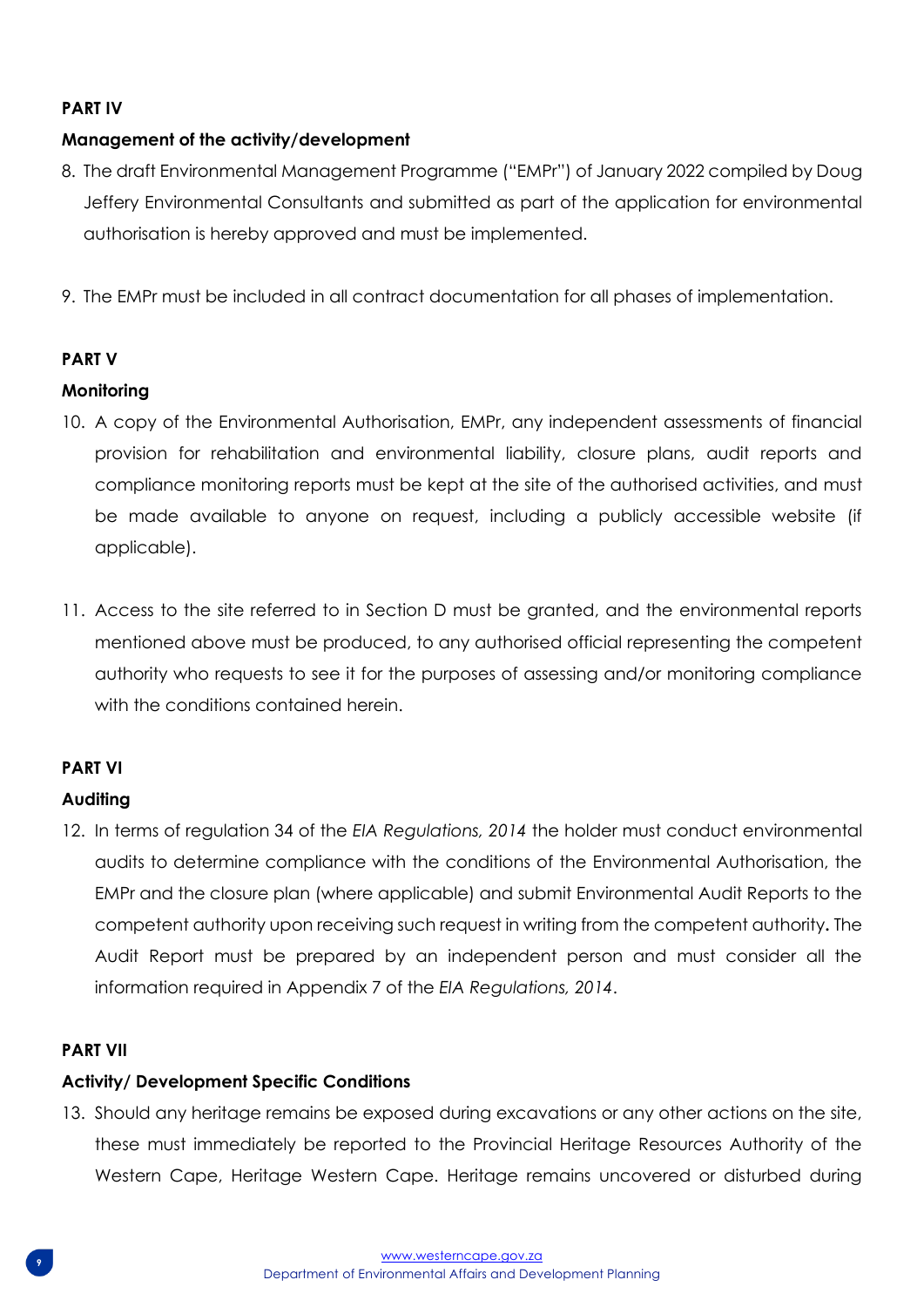earthworks must not be further disturbed until the necessary approval has been obtained from Heritage Western Cape.

Heritage remains include meteorites, archaeological and/or paleontological remains (including fossil shells and trace fossils); coins; indigenous and/or colonial ceramics; any articles of value or antiquity; marine shell heaps; stone artefacts and bone remains; structures and other built features with heritage significance; rock art and rock engravings; and/or graves or unmarked human burials including grave goods and/or associated burial material.

- 14. A qualified archaeologist and/or palaeontologist must be contracted where necessary (at the expense of the holder) to remove any heritage remains. Heritage remains can only be disturbed by a suitably qualified heritage specialist working under a directive from the relevant heritage resources authority.
- 15. The recommendations provided in the Noise Impact Assessment of September 2021, compiled by Mackenzie Hoy Consulting Acoustic Engineers, must be adhered to.

## **H. GENERAL MATTERS**

- 1. Notwithstanding this Environmental Authorisation, the holder must comply with any other statutory requirements that may be applicable when undertaking the listed activities.
- 2. Non-compliance with a condition or term of this Environmental Authorisation or EMPr may render the holder liable to criminal prosecution.
- 3. If the holder does not continue, conduct or undertake listed activities within the period referred to in Condition 2 of Section G, this Environmental Authorisation shall lapse for that activity or activities, and a new application for Environmental Authorisation must be submitted to the competent authority. If the holder wishes to extend the validity period of the Environmental Authorisation, an application for amendment must be made on condition that the environmental authorisation is valid on the date of receipt of such amendment application.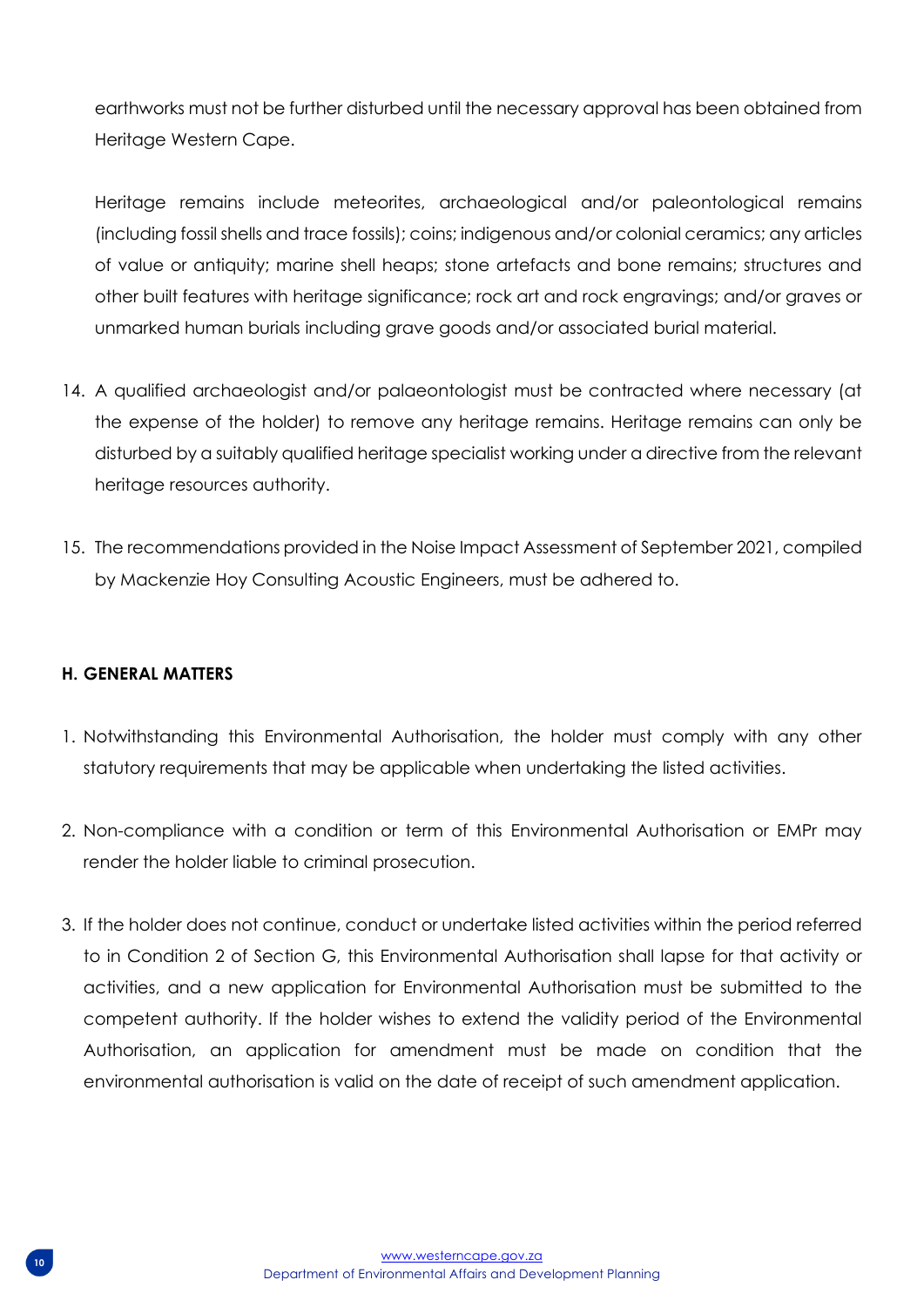Note that:

(1) In terms of regulation 28(1A) of the *EIA Regulations, 2014* the competent authority shall not accept or process an application for amendment of an environmental authorisation if such environmental authorisation is not valid on the day of receipt of such amendment application but may consider an application for environmental authorisation for the same development.

(2) In terms of regulation 28(1B) of the *EIA Regulations, 2014* an environmental authorisation which is the subject of an amendment application remains valid pending the finalisation of the amendment application.

(3) It is an offence in terms of section  $49A(1)(a)$  of the NEMA for a person to commence with a listed activity if the competent authority has not granted an environmental authorisation for the undertaking of the activity.

4. The holder must submit an application for amendment of the Environmental Authorisation to the competent authority where any detail with respect to the Environmental Authorisation must be amended, added, substituted, corrected, removed or updated. If a new holder is proposed, an application for Amendment in terms of Part 1 of the *EIA Regulations, 2014* must be submitted.

Please note that an amendment is not required if there is a change in the contact details of the holder. In this case, the competent authority must only be notified of such changes.

5. The manner and frequency for updating the EMPr is as follows: Amendments to the EMPr must be done in accordance with regulations 35 to 37 of the *EIA Regulations, 2014* or any relevant legislation that may be applicable at the time.

## **I. APPEALS**

Appeals must comply with the provisions contained in the *National Appeal Regulations, 2014.*

- 1. An appellant (if the holder) must
	- 1.1 submit an appeal in accordance with regulation 4 *National Appeal Regulations, 2014*  to the Appeal Administrator and a copy of the appeal to any registered I&APs, any Organ of State with interest in the matter and the decision maker within 20 (twenty) calendar days from the date the holder was notified by the competent authority of this decision.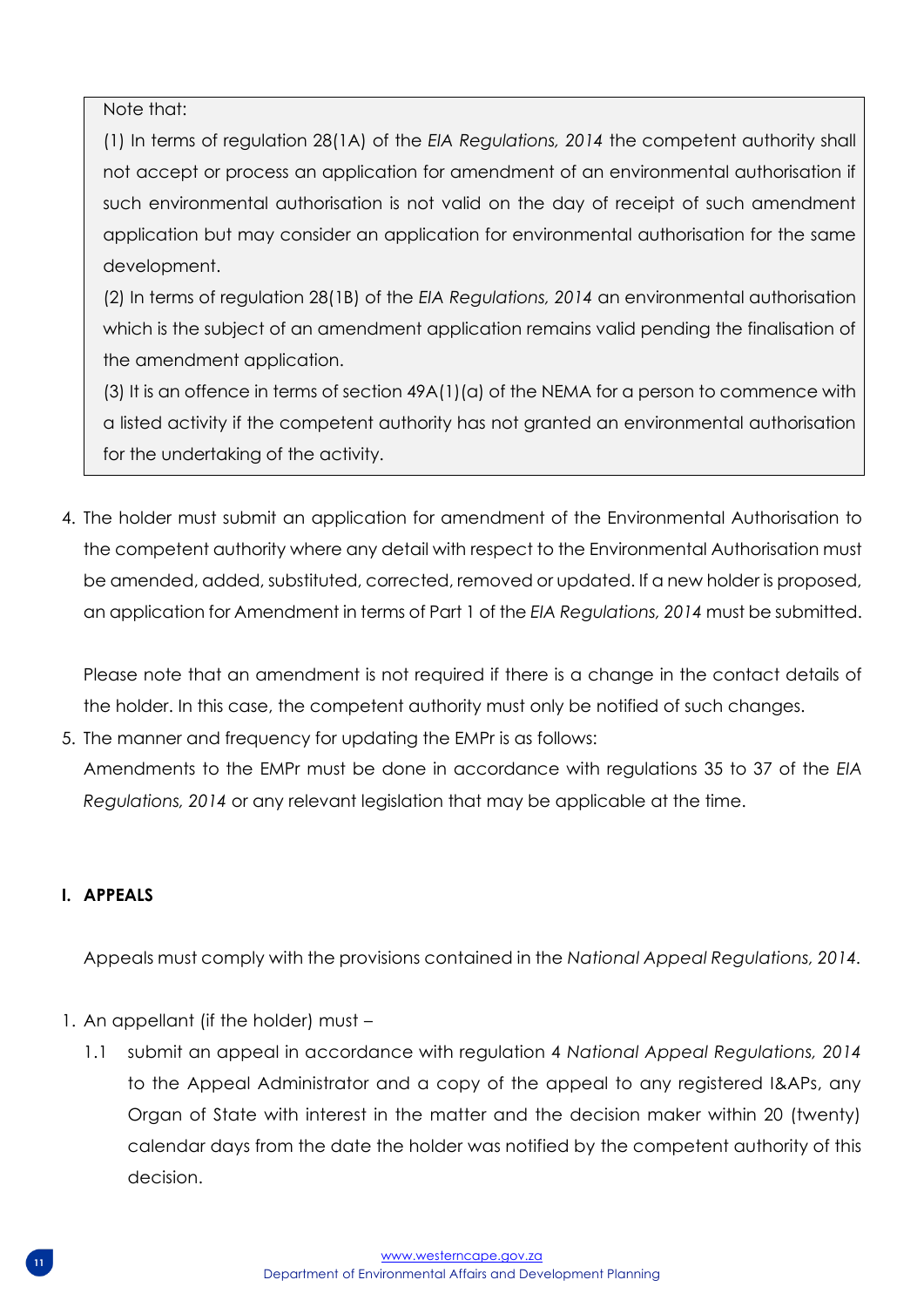- 2. An appellant (if NOT the holder) must
	- 2.1 submit an appeal in accordance with regulation 4 *National Appeal Regulations, 2014*  to the Appeal Administrator, and a copy of the appeal to the holder, any registered I&APs, any Organ of State with interest in the matter and the decision maker within 20 (twenty) calendar days from the date the holder notified the registered I&APs of this decision.
- 3. The holder (if not the appellant), the decision-maker, I&APs and Organ of State must submit their responding statements, if any, to the Appeal Authority and the appellant within 20 (twenty) calendar days from the date of receipt of the appeal submission.
- 4. This appeal and responding statement must be submitted to the address listed below -

| By post:      | Attention: Marius Venter                                           |  |  |  |
|---------------|--------------------------------------------------------------------|--|--|--|
|               | Western Cape Ministry of Local Government, Environmental Affairs & |  |  |  |
|               | Development Planning                                               |  |  |  |
|               | Private Bag X9186, Cape Town, 8000; or                             |  |  |  |
| By facsimile: | $(021)$ 483 4174; or                                               |  |  |  |
| By hand:      | Attention: Mr Marius Venter (Tel: 021-483 3721)                    |  |  |  |
|               | Room 809, 8th floor Utilitas Building                              |  |  |  |
|               | 1 Dorp Street, Cape Town, 8000; or                                 |  |  |  |
| By e-mail:    | DEADP.Appeals@westerncape.gov.za                                   |  |  |  |

**Note:** You are also requested to submit an electronic copy (Microsoft Word format) of the appeal and any supporting documents to the Appeal Administrator to the address listed above and/ or via e-mail to [DEADP.Appeals@westerncape.gov.za.](mailto:DEADP.Appeals@westerncape.gov.za)

5. A prescribed appeal form, as well as assistance regarding the appeal processes is obtainable from the office of the appeal authority/ at: Tel. (021) 483 3721, E-mail [DEADP.Appeals@westerncape.gov.za](mailto:DEADP.Appeals@westerncape.gov.za) or URL http://www.westerncape.gov.za/eadp.

## **J. CONSEQUENCES OF NON-COMPLIANCE WITH CONDITIONS**

Non-compliance with a condition or term of this Environmental Authorisation or EMPr may result in suspension or withdrawal of this Environmental Authorisation and may render the holder liable for criminal prosecution.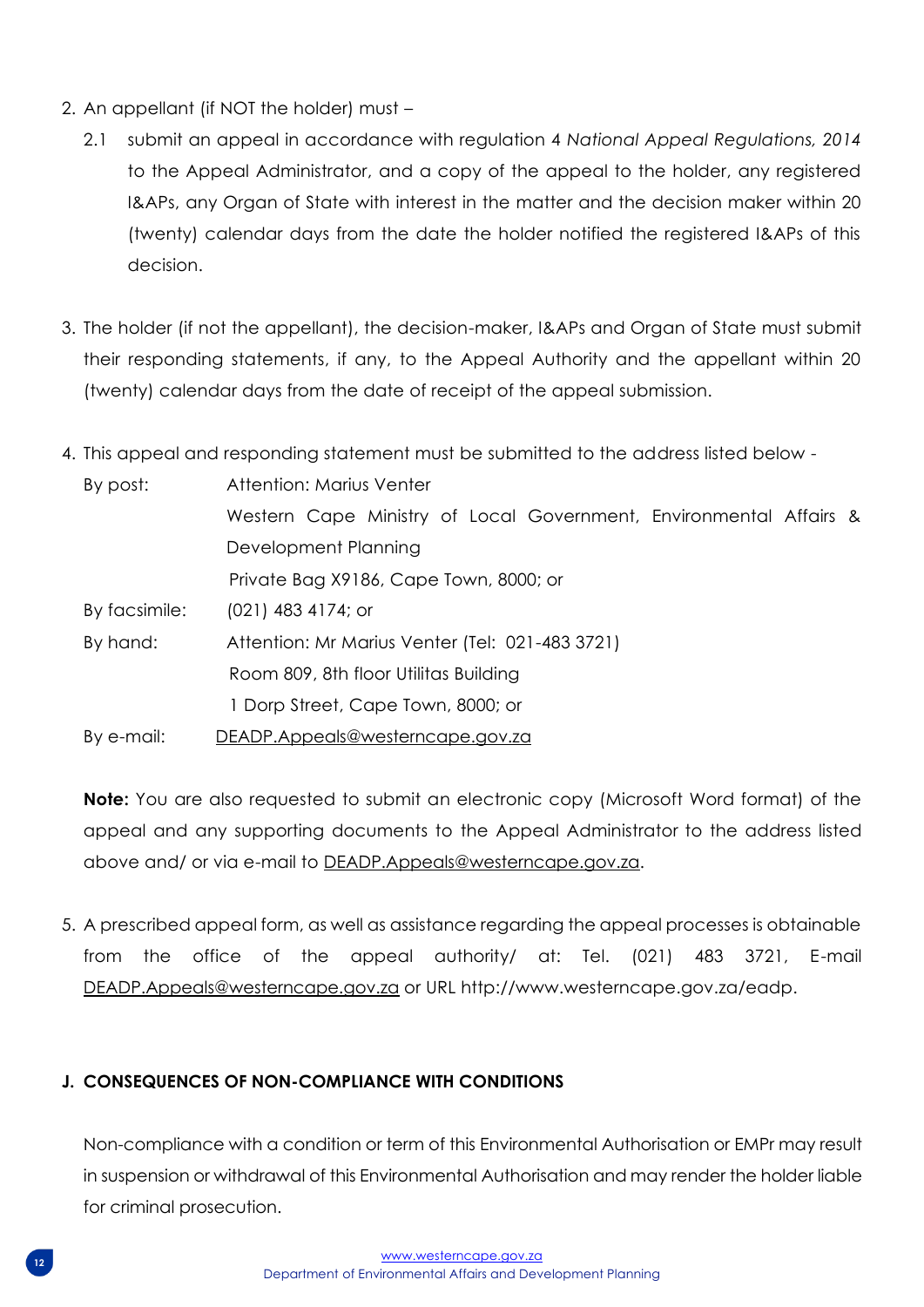#### **K. DISCLAIMER**

The Western Cape Government, appointed in terms of the conditions of this Environmental Authorisation, shall not be responsible for any damages or losses suffered by the holder, developer or his/her successor in any instance where construction or operation subsequent to construction is temporarily or permanently stopped for reasons of non-compliance with the conditions as set out herein or any other subsequent document or legal action emanating from this decision.

Yours faithfully

Adv Charmaine Mare Mare 1986 Charmaine Date: 2022.05.11 09:30:17 +02'00'

## **ADV. CHARMAINE MARÉ DIRECTOR: ENVIRONMENTAL GOVERNANCE**

Copied to:

(1) Kim Williams (EAP) Email[: kim@dougjeff.co.za](mailto:kim@dougjeff.co.za) (2) Cindy Winter (Drakenstein Municipality) Email[: Cindy.Winter@drakenstein.gov.za](mailto:Cindy.Winter@drakenstein.gov.za)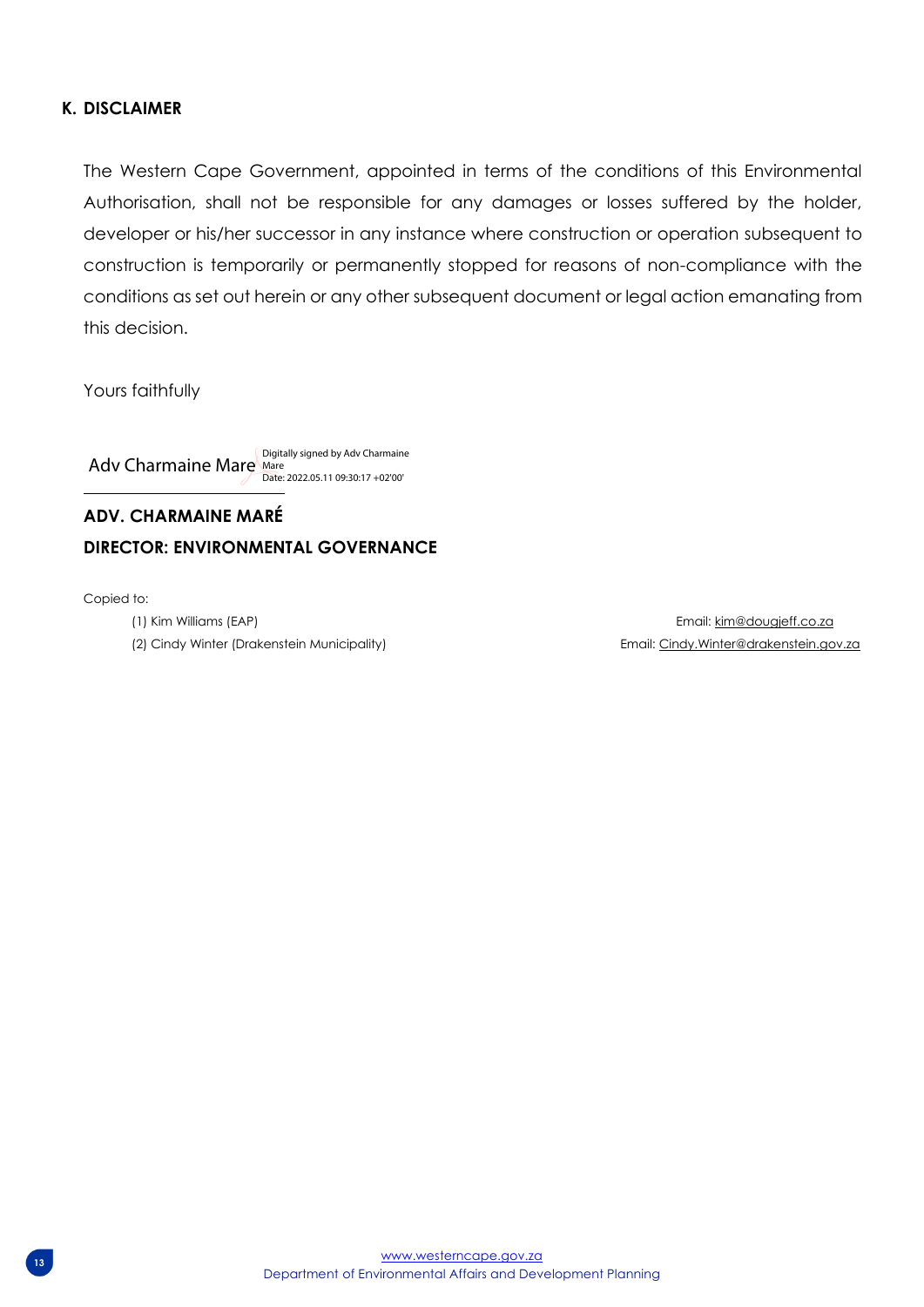## **ANNEXURE 1: LOCALITY MAP**

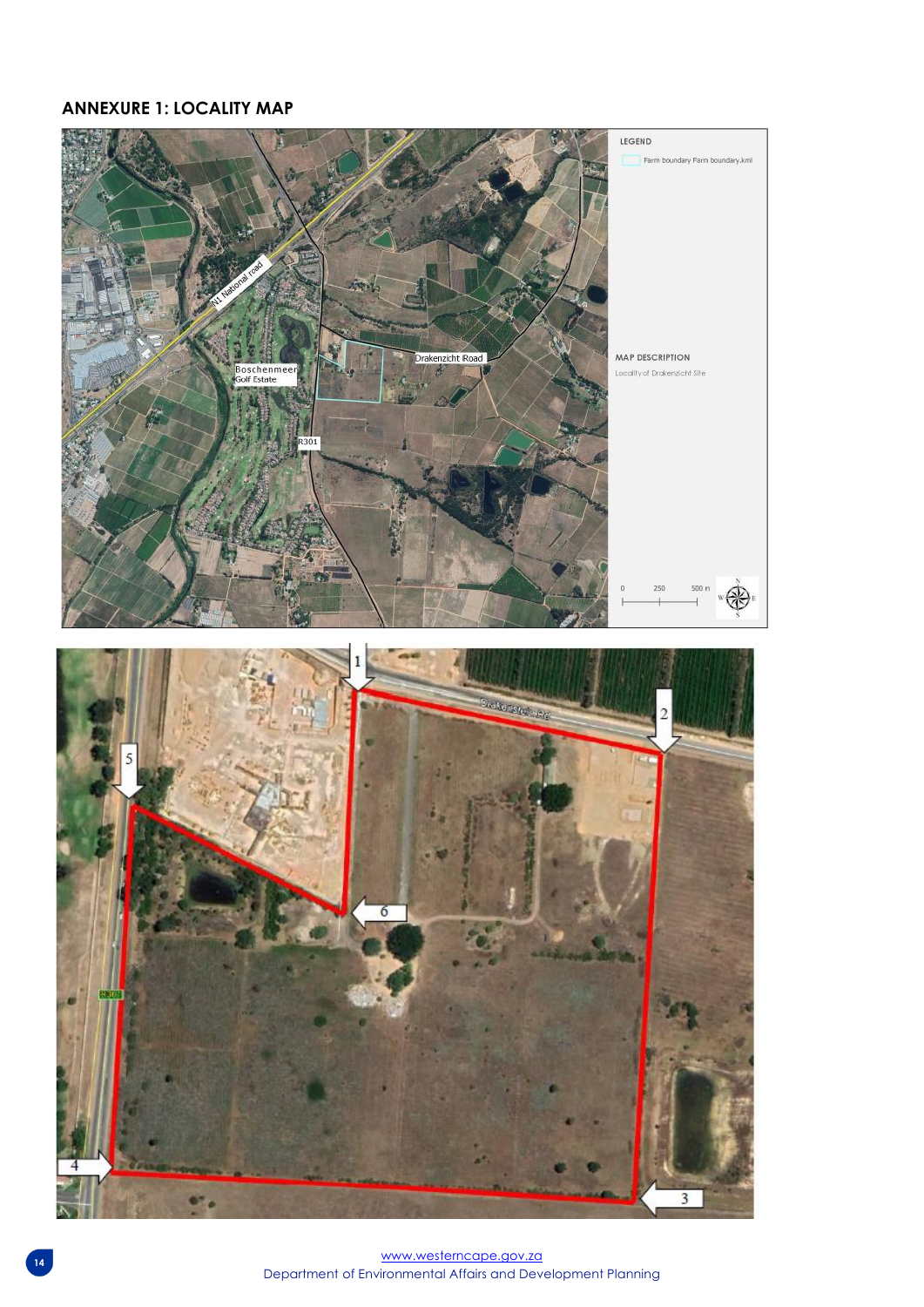## **ANNEXURE 2: SITE PLAN**

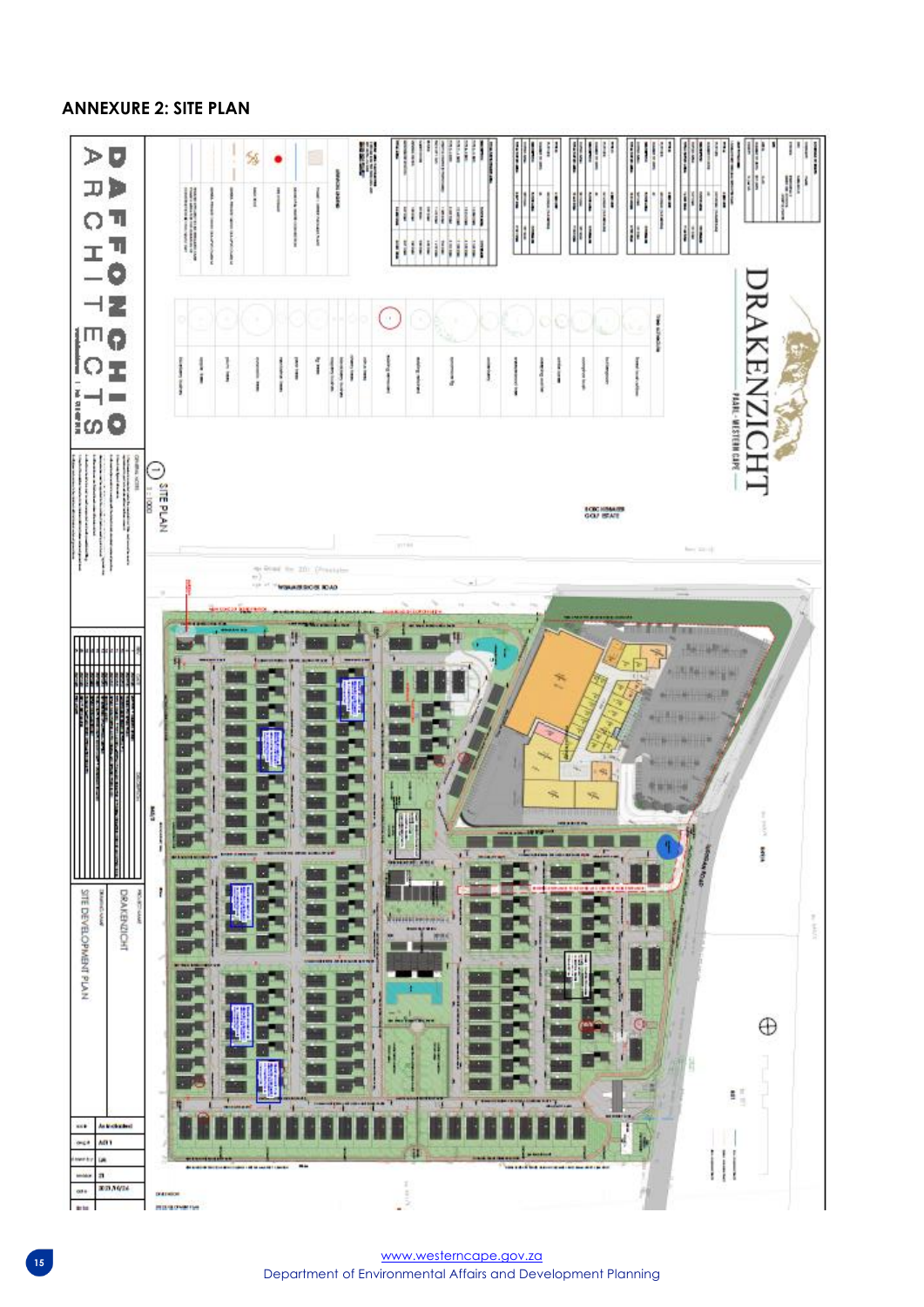## **FOR OFFICIAL USE ONLY:**

#### **S24G REFERENCE: 14/2/4/2/2/A5/55/0026/21**

#### **ANNEXURE 3: REASONS FOR THE DECISION**

This Environmental Authorisation is in respect of the consequences of commencement of the afore-mentioned illegal activities. An Environmental Assessment Practitioner ("EAP") was appointed to submit a section 24G Environmental Impact Assessment ("EIA") to the Department to obtain this Environmental Authorisation. The EIA was considered adequate for informed decision-making. In addition, the holder paid an administrative fine of R250 000 (Two hundred and fifty thousand Rand) to meet the requirements of section 24G of the *National Environmental Management Act, 1998* ("NEMA").

In reaching its decision, the competent authority, *inter alia,* considered the following:

- a) The information contained in the application form of January 2022.
- b) The Environmental Management Programme ("EMPr") of January 2022 submitted together with the application.
- c) The Stormwater Management Plan.
- d) The Heritage Impact Assessment.
- e) The Visual Impact Assessment.
- f) Relevant information contained in the Departmental information base, including, the Guidelines on Public Participation and Alternatives.
- g) The objectives and requirements of relevant legislation, policies and guidelines, including section 2 of the NEMA*.*
- h) The comments received from Interested and Affected Parties ("I&APs") and the responses provided thereto.
- i) The sense of balance of the negative and positive impacts and proposed mitigation measures.
- j) The site visit conducted on 26 January 2022 attended by officials from the Directorate: Environmental Governance of this Department.

All information presented to the competent authority was taken into account in the consideration of the application for environmental authorisation. A summary of the issues which, according to the competent authority, were the most significant reasons for the decision is set out below.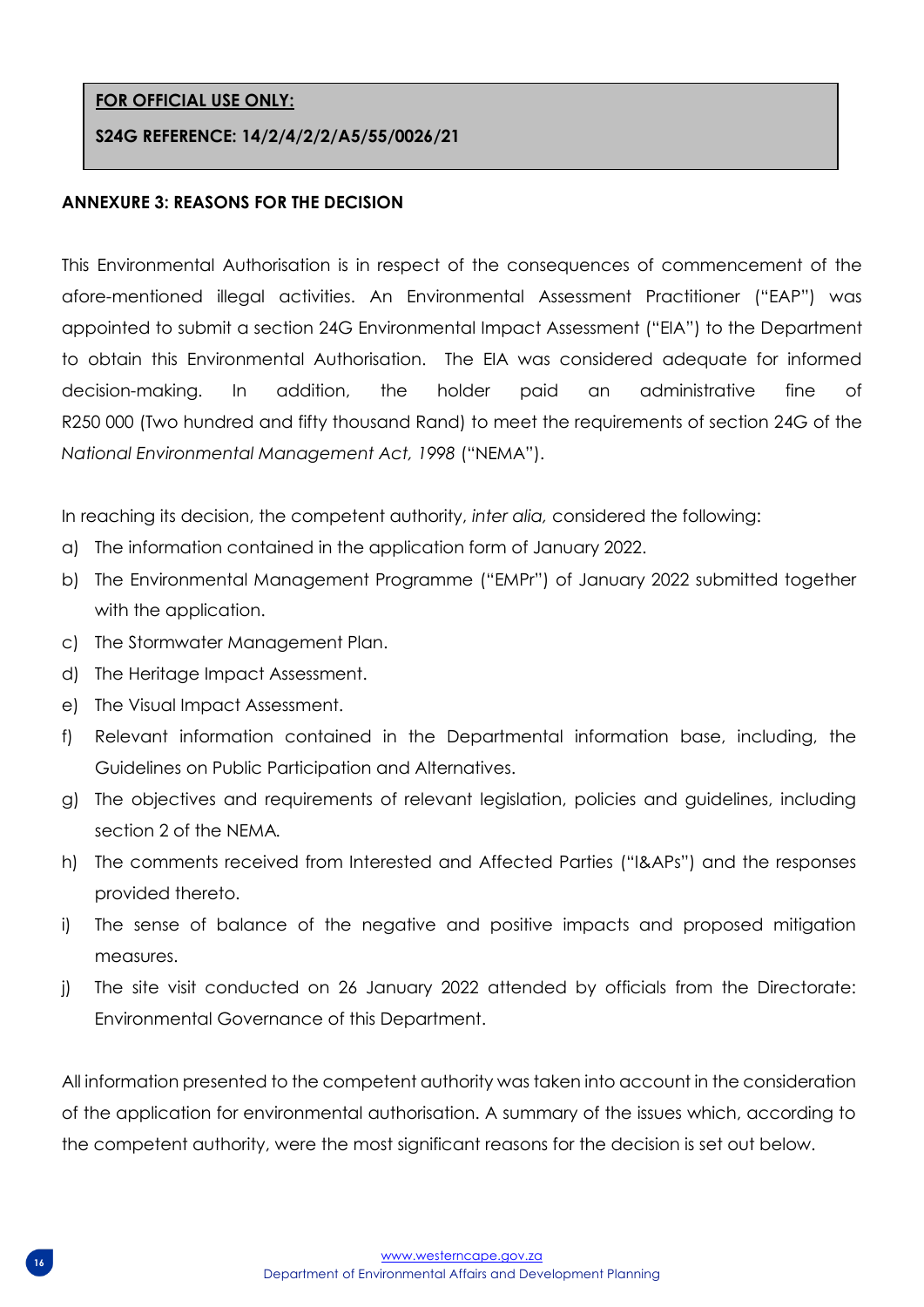## **1. Public Participation Process**

In terms of section 24G(1)(vii)(dd) of the NEMA, "…*a description of the public participation process followed during the course of compiling the report, including all comments received from interested and affected parties and an indication of how the issues raised have been addressed* …", is required.

The public participation process conducted by the EAP comprised of the following:

- An advertisement was placed in the Paarl Post newspaper on 20 May 2021;
- A site notice was erected:

• Letters were sent to interested and affected parties ("I&APs") and the municipal ward councillor;

• I&APs were afforded the opportunity to provide comments on the application.

## 1.1 Consultation with organs of state in terms of section 24O of the NEMA

The following organs of state provided comment on the application:

- CapeNature
- This Department's Directorate: Pollution and Chemicals Management ("D: PCM")
- Drakenstein Local Municipality Environmental Management ("DM: EM")
- Department of Transport and Public Works- Road Network Management ("DTPW")
- Heritage Western Cape ("HWC")

A summary of the comments received follows below.

## **CapeNature**

CapeNature had no objections to the proposed development.

## D: PCM

The D: PCM stated that with respect to the proposed package plant, it is essential that the treated effluent emanating from the plant is regularly tested and that a water quality monitoring plan is followed. Furthermore, they recommended that management actions are included in the event of a malfunctioning of the package plant.

## DM: EM

The DM: EM stated that the recommendations provided in the Noise Impact Assessment dated September 2021, compiled by Mackenzie Hoy Consulting Acoustic Engineers, must be included in the conditions of approval should the competent authority grant retrospective approval.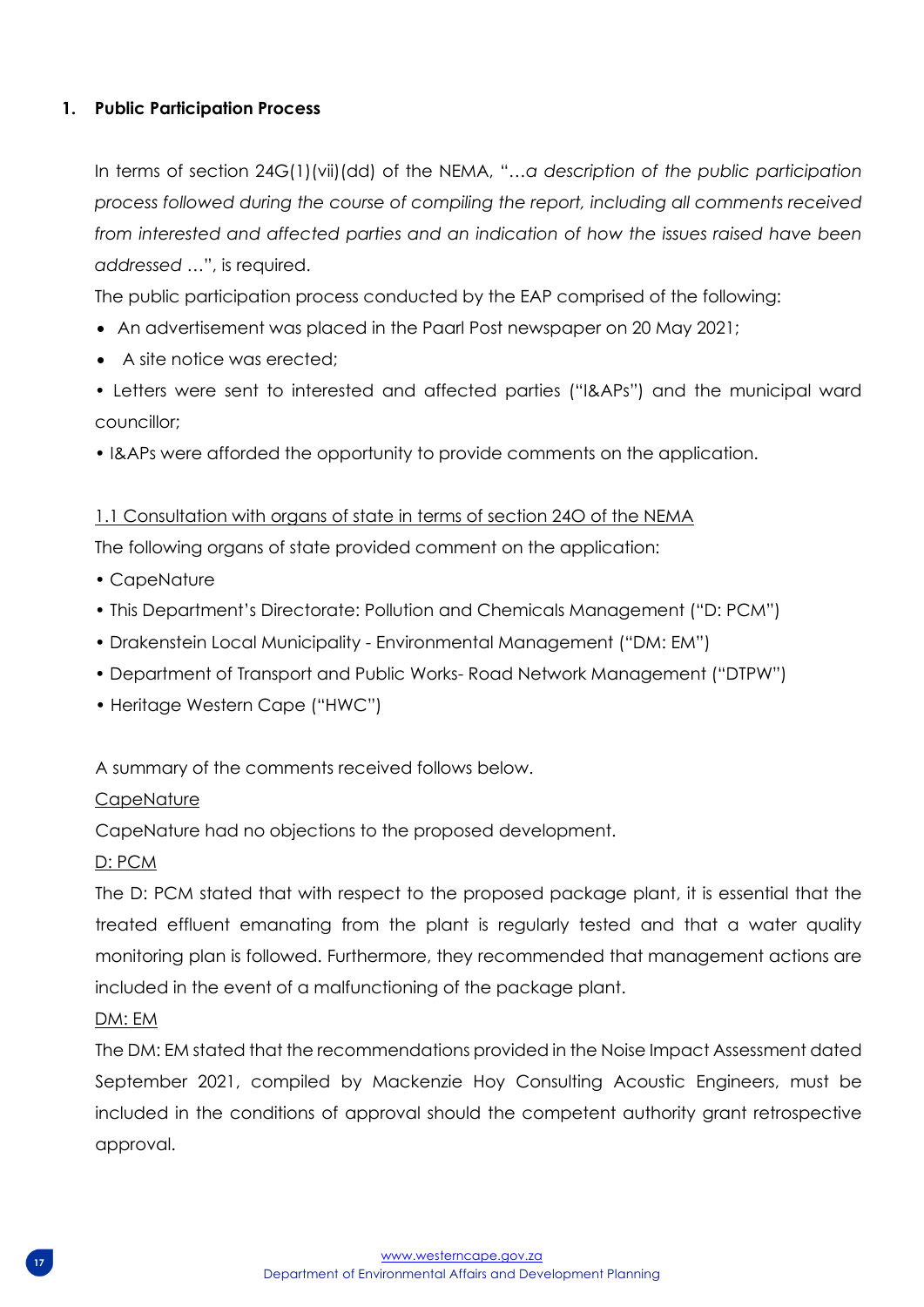## DTPW

The DTPW stated that while the residential component has fewer units than previously proposed, the preschool proposal is a new addition and will result in a significant number of trips to and from the property, particularly in the morning peak and the impact on the intersection of Divisional Road 1110 Lustigan Road and Main Road 201 Wemmershoek Road may be a concern.

The EAP responded by stating that for the intersection in question, it is concluded that the total traffic conditions for 2025 operated at an acceptable LOS with signalization of the intersection. Notably, if the shopping centre is not realized in 2025, the development will need to signalize the intersection.

## HWC

HWC stated that they support the implementation of design alternative 2 as discussed and assessed in the Heritage Impact Assessment submitted as part of the application.

The competent authority concurs with the EAP's responses to the issues raised during the public participation process and has included appropriate conditions in this Environmental Authorisation and in the EMPr.

## **2. Alternatives**

## 2.1 Site Alternatives

## Alternative 1 (Herewith authorised)

Portion 8 of the Farm No. 851, Paarl is owned by the holder and is the only site considered for the proposed development. The site is transformed as it was historically used for agricultural purposes which has since ceased several years ago. No property or site alternatives were considered as part of this application since the proposed development entails the rezoning of Portion 8 of the Farm No. 851, Paarl to allow for the establishment of the residential development which includes the lifestyle centre and Montessori School. The property, Portion 8 of the Farm No. 851, Paarl, is situated within an identified Urban Infill node of Paarl (i.e., Focus Area 5: Paarl South in the Drakenstein Spatial Development Framework (SDF)). The scale and long-term scope of the Drakenstein SDF provides for a specific proposal for the subject land unit. In terms of the Spatial Concept contained in the Drakenstein SDF (2018), the site is earmarked for "Urban-Infill" purposes. Therefore, no other sites were identified as part of this application as the proposed development was consistent with the surrounding land uses, planning policies and guidelines of the Drakenstein Municipality.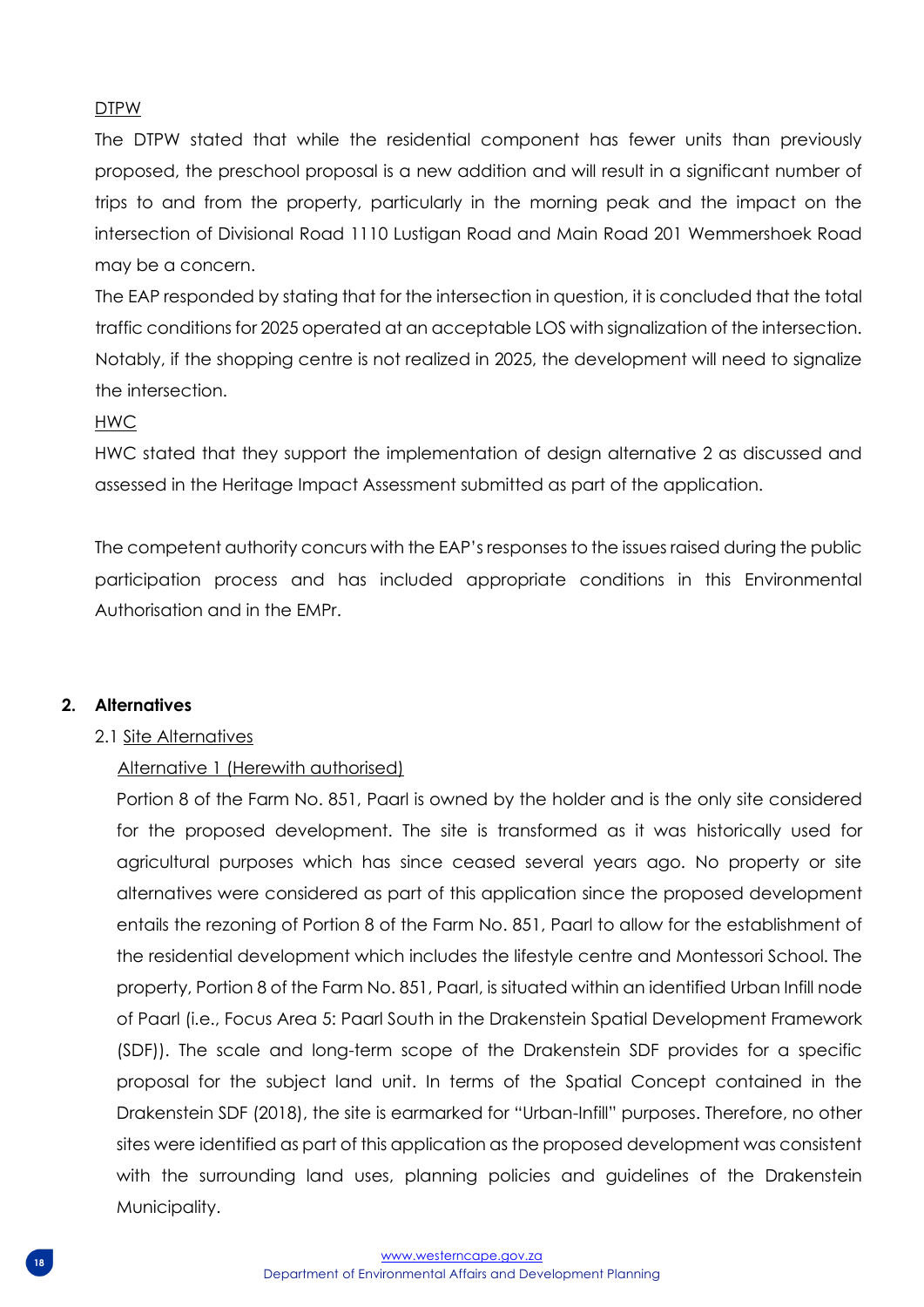The holder has commenced with clearing of a portion of the site, and construction of a show house and entrance gate on Portion 8 of Farm No. 851 with a total built area of 277m<sup>2</sup> with a coverage of 152m<sup>2</sup>. These activities have since ceased. These activities are linked to the larger "Drakenzicht" residential development on the site. The rest of the development is still to be constructed. The layout is of medium density consisting of 207 dwelling units in total translating into a density of 16 dwelling units per hectare (du/ha). Other facilities include 12 single storey storage units, a single storey Montessori School and a club house with two penthouses on the first floor.

#### Residential component

The development proposes a housing potential of 207 total units. 205 single residential units are proposed made up by various typologies, translating to a GROSS density of 16 dwelling units per hectare (du/ha). All units are double storey, stand-alone and consisting of a combination of three- or four-bedroom units. Unit floor areas vary between 250m² to 280m², with varying ground and first floor areas. The "plot" sizes are approximately 337m<sup>2</sup> with the plot coverage less than 50%. Architectural variation of the contemporary style will be achieved using different materials, colours and finishes for roofs, façades and fenestration. Two penthouses are proposed above the lifestyle centre.

#### Lifestyle centre

The Lifestyle Centre, "club house", is a two-storey building with the club house facility, including a pool and gym on the ground floor for the Drakenzicht residents.

## Pre-primary school

The proposal is to accommodate a Montessori School. The school design as proposed by the SDP will provide for approximately 180 pre-school learners accommodated in seven classrooms. That is, two classrooms for toddlers and five pre-school classrooms. Other supporting facilities will also be provided within the building. It is anticipated that approximately 25% of the learners will be from the Drakenzicht Estate. The school will therefore attract visitors from outside.

#### Storage units

A total of 12 private storage units is proposed along the cadastral boundary shared by the future Checkers site and the development. The storage units are for usage by the estate management or by residents of the estate. The units will have a functional purpose as well as providing a visual and physical barrier between the back of the Checkers, which would be aesthetically unpleasing, and the residential units. The storage units will be developed to the same contemporary architecture style as the rest of the estate.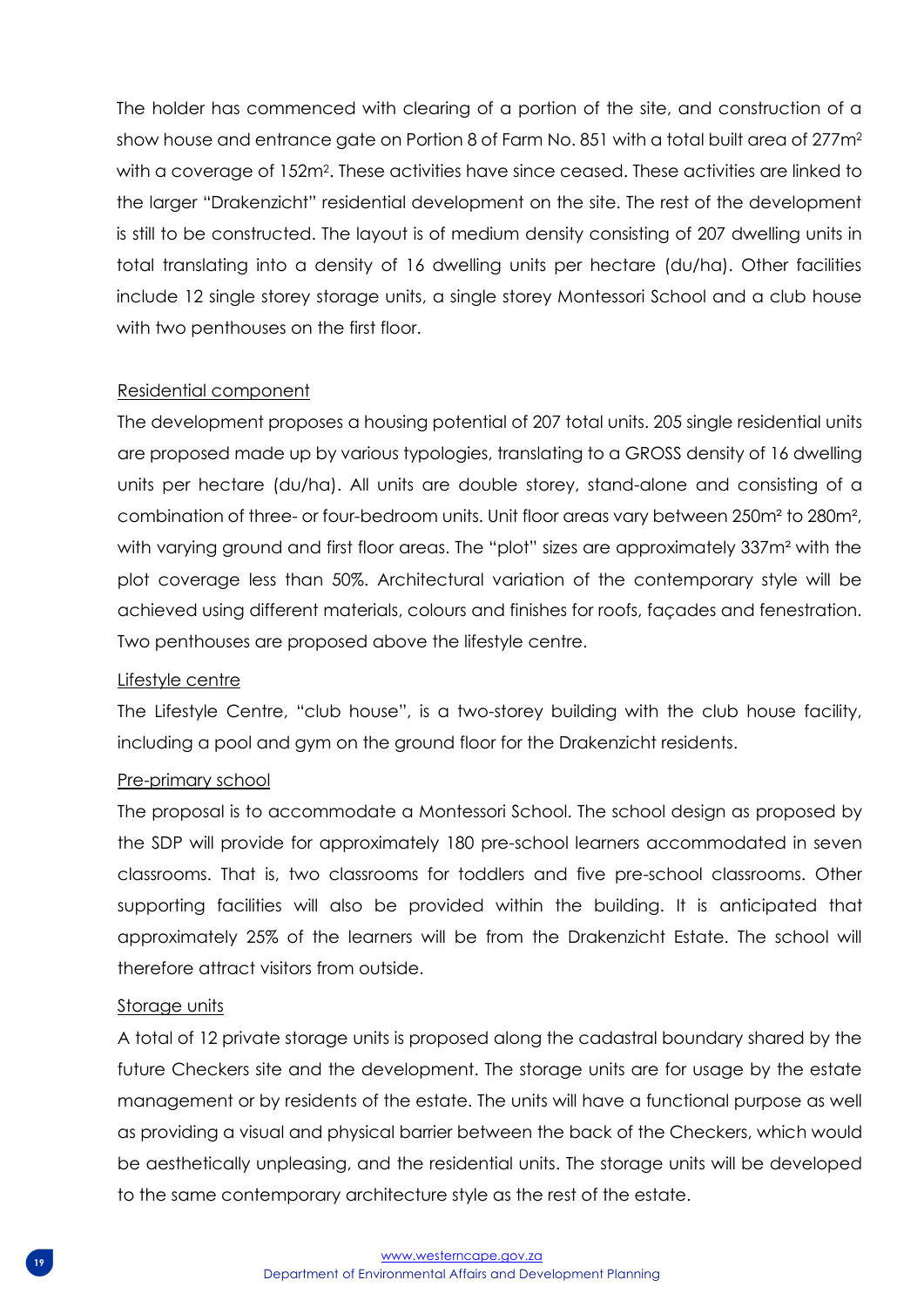#### Landscaping

A Landscape Plan has been compiled by LEAP Environmental which considers existing trees to be retained and those to be removed. Furthermore, the landscape plan considers the recommendations of the visual impact assessment with regards to weaving the new and existing landscape, to mitigate visibility from Wemmershoek Road and Lustigan Road.

#### Water distribution system

The calculated annual average daily demand for this development is 146.2 kl/d excluding the fire flow criteria (moderate risk) of 25 L/s at 10 m. Upgrades to the system are proposed: the existing 400 mm diameter (Ø) pipeline in Drakenstein Road is to be extended to Wemmershoek Road. A portion of the proposed 450mm  $\varnothing$  pipeline along the Wemmershoek Road is to be implemented along the western boundary of Farm 851/8. In this instance, a six-metre-wide servitude is required (in favour of the Municipality).

#### Sewer network

The development falls within the Paarl rural bulk sewer drainage area and is also identified as a sewer priority area. The recommended position for the sewer connection for the proposed development is at a future outfall. The peak day dry weather flow (PDDWF) is calculated at 117.0 kl/d. Network infrastructure upgrades will be required since there is currently no infrastructure between the proposed development and the existing sewer network. It has been agreed that a package plant will only be allowed for phase 1. For phase 2 to 4, the developer will be responsible for the required upgrades where the development will then tie into the municipal network. In terms of the package plant proposed, Water Purification Solutions (Pty) Ltd have been approached for information relating to their services offered in terms of sewage package plants. It is proposed that three Clarus Units will be required to treat up to 40 kℓ of sewage per day. The treated effluent will irrigate an area of 5.757 ha. The total footprint of the package plant is 10 m X 8 m for the full plant. The effluent will be treated to Discharge General Limits according to the Department of Water and Sanitation standards. The treated effluent will be used to irrigate over the phase 2 area for the duration of the phase 1 construction at less than 1mm / m<sup>2</sup> per day. Excess treated effluent will be discharged into the irrigation pond located northwest on the Site Development Plan, just east of the development boundary between Checkers and the Drakenzicht development. Thereafter, it will be released into the municipal stormwater system.

#### **Electricity**

The maximum electricity demand of the development is approximately 738kVA. The Electrical Report notes that there is not sufficient capacity. The Drakenstein Municipality has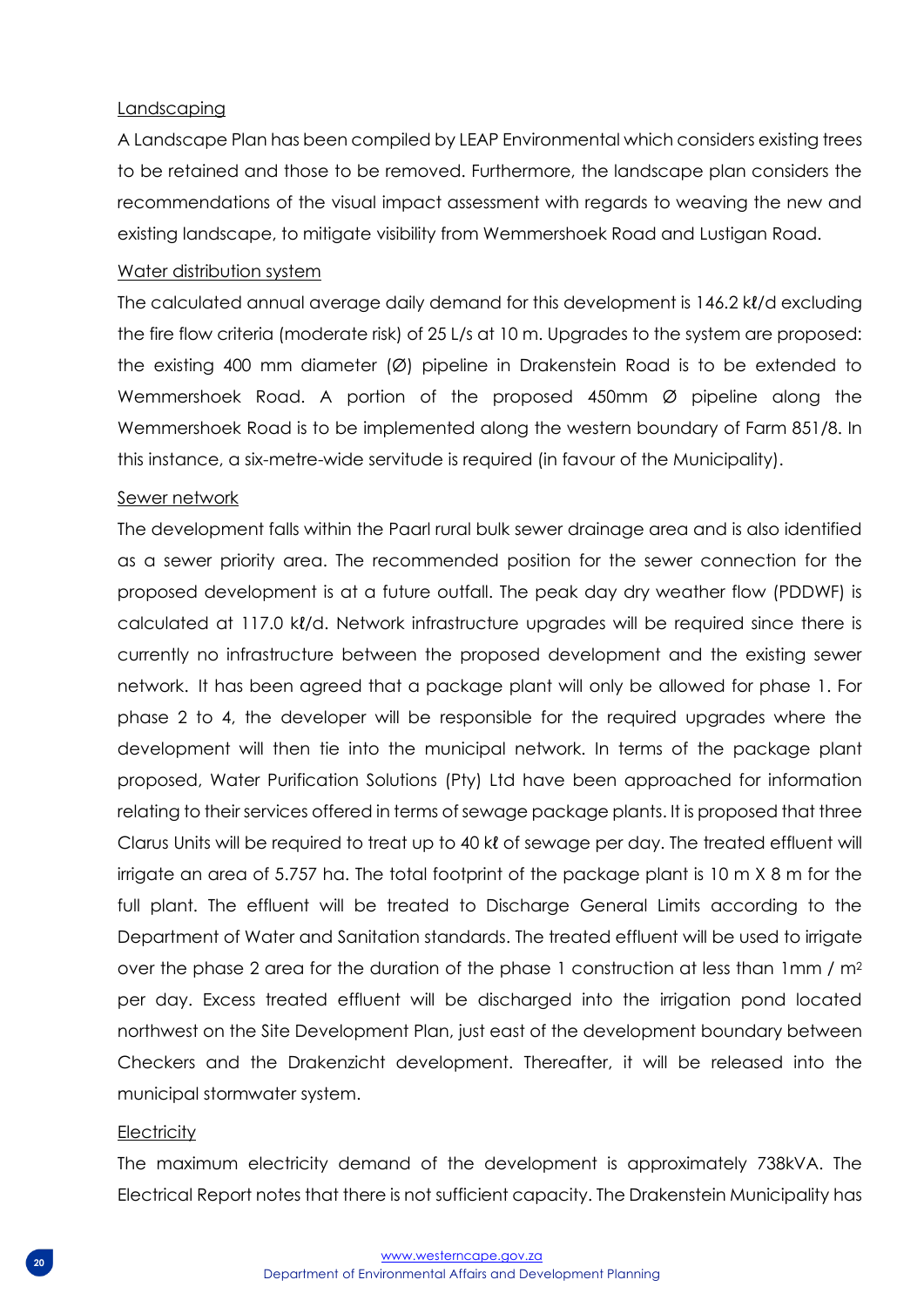noted that a new 132/66/11kV main substation is required to accommodate future developments. In the meantime, the Drakenstein Municipality indicated that they are in the process of installing a temporary solution for the time being until such time that the 132/66/11kV main substation is constructed. The temporary solution involves the installation of new medium voltage networks that will be supplied from its existing Parys 66/11kV main substation.

#### Solid Waste Capacity

The Drakenstein Municipality has undertaken to remove household refuse from the proposed development. It was stated that municipal trucks will not enter the proposed development to collect wheelie bins. However, in discussion with the municipality, it is agreed that the developer and the municipality will enter into a Service Level Agreement in this regard which will allow for collection of refuse from the refuse room within the development.

#### Stormwater Management System

Two stormwater attenuation structures are proposed on the western portion of the site along Wemmershoek Road. The northern attenuation structure is 1650m<sup>2</sup> and proposed depth between 1,2 and 1,4 metres with a dissipation headwall into the attenuation structure. The proposed volume is 2145 cubic metres (m<sup>3</sup>). The southern attenuation structure is 550m<sup>2</sup> with a proposed depth of between 1,2 and 1,5 metres with a dissipation headwall into the attenuation structure. The proposed volume is 742.5m<sup>3</sup>. The existing attenuation structure will be infilled. As a result of the elevational difference between the two proposed attenuation structures each will have their own controlled outlet. The outlets of each attenuation structure will link to a single discharge point into the existing open drain along Wemmershoek Road. It is anticipated that 300 mm diameter pipes will be used for the internal piped system. The stormwater management system accommodates the 1:50 year storm event. Pre-development run-off equal to the 1:2 storm event will be discharged into the existing stormwater system. Excess run-off will enter the attenuation facilities that will be designed as a bio-retention system.

## 2.2 Activity Alternative

The proposed development will be in the form of a secure residential lifestyle estate with a central, private club house facility offering a pool and gym to residents, and a laundromat. No activity alternatives were considered as part of this application since the proposed development entails the rezoning the site from "Agriculture" to "Mixed-Use 2" in terms of Section 15(2)(a) of the Drakenstein zoning municipal by-law. The preferred alternative was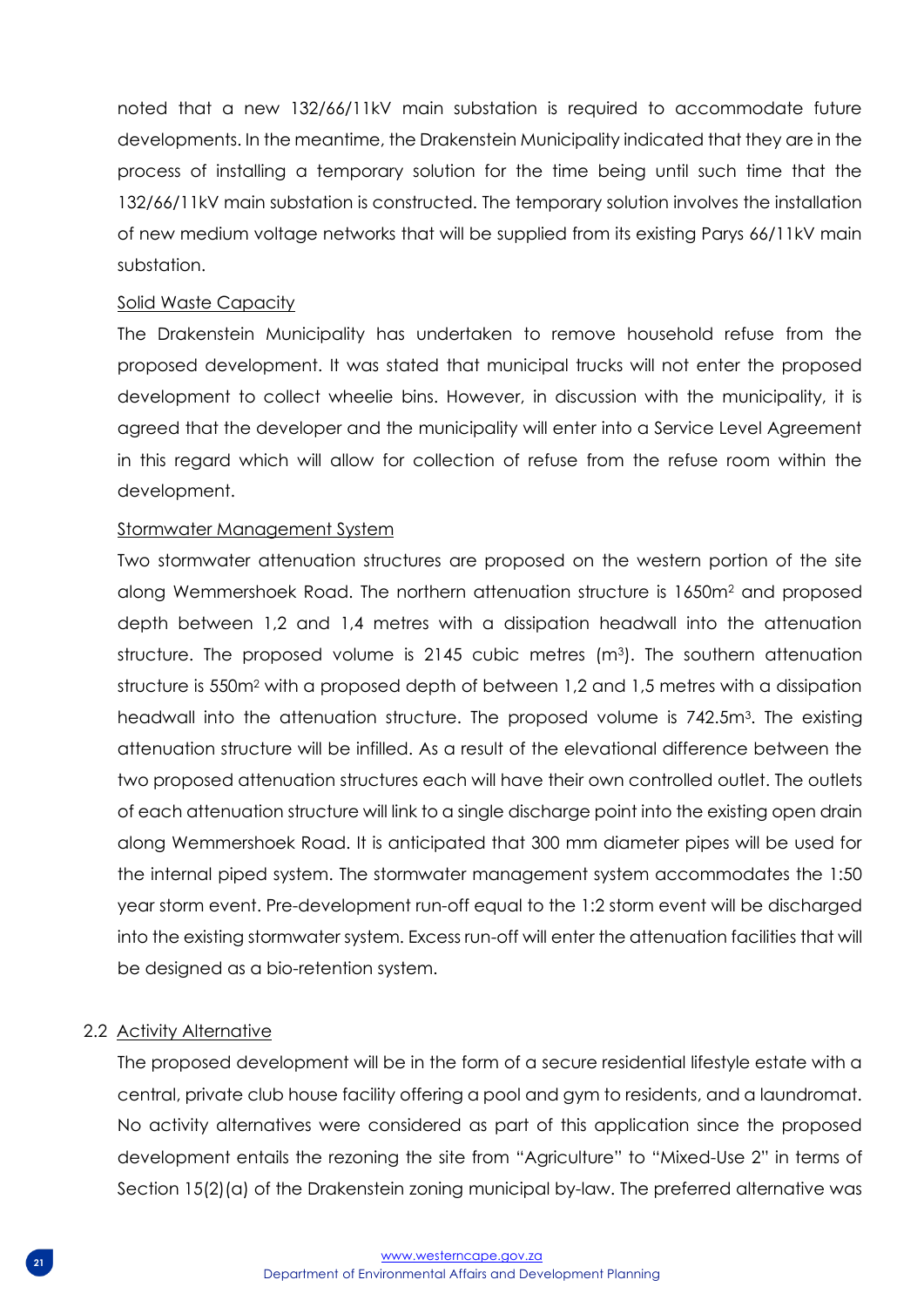developed to be consistent with the surrounding land uses, planning policies and guidelines of the Drakenstein Municipality. The preferred alternative is not expected to have a significant impact on any environmental aspects.

#### 2.3 Design/Layout Alternatives

Proposed development – preferred alternative

Alternative 1, the preferred layout, consists of approximately 207 residential units in total. Other facilities include 12 single storey storage units, a single storey Montessori School and a double storey club house. The development includes construction of services infrastructure and stormwater management on site.

## 2.4 Screened out alternative

An initial layout alternative was developed which consisted of 336 residential units that can be broken down into 126 duplex type units and 210 block type units. The developer at the time decided not to continue with the development. Subsequently a new layout was formulated.

An initial layout alternative was developed for 336 residential units. The initial layout did not include a school, storage units and a clubhouse which the proposed development (Alternative 1) includes. The first developer sold the property and consequently the new layout was formulated. The screened-out alternative described above, was not considered by the new developer because the density was deemed too high for the area in which the property is located but also the market needs and surrounding developments. Moreover, this higher density proposal would require additional service capacity which is limited. Therefore, the development would no longer be a feasible option. For the reasons given, the development proposal of 336 residential units is not assessed in this environmental process. The preferred layout (Alternative 1) was developed to be consistent with the surrounding land uses, planning policies and guidelines of the Drakenstein Municipality. The proposed "medium" density for the project is within the density requirements of the Provincial Spatial Development Framework for developments within the urban edge and also appropriate as part of the SDF identified "Node".

## 2.5 The option of not implementing or continuing with the activity ("No-Go" Alternative)

Should the proposed development not be approved the site will remain in its current condition. The site will continue to deteriorate with likely no maintenance to the buildings due to lack of funding. The site is not currently utilized for farming activities and the derelict vineyards will likely continue to become overgrown. Site will inevitably become a target for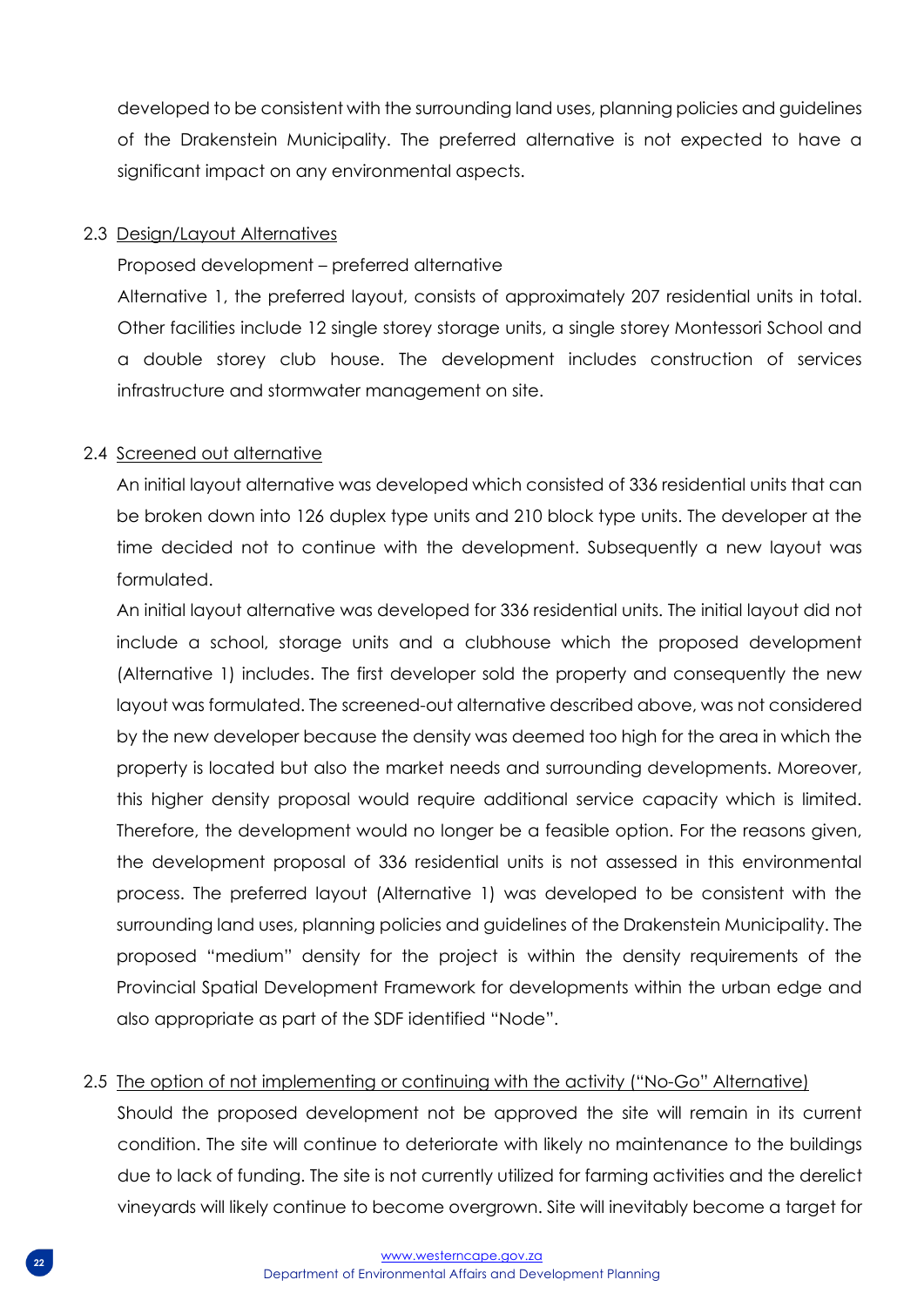other future development as farming is not economically viable given the size versus the real estate value of the property. This option will also result in social and economic benefits to be forfeited. Not implementing the proposed development will also mean that the land use of the site is not in line with the intended land use as described in the Drakenstein SDP.

## **3. Environmental Impact Assessment (EIA) and Mitigation Measures**

In reaching its decision, the competent authority, considered the following in respect of the EIA and mitigation measures:

## 3.1. Activity Need and Desirability/ Regional Planning Context

A land use application for the full development had been submitted but a decision had not yet been received when commencement of the activity occurred. The construction of the show house (second dwelling) and gatehouse were however permitted in terms of the property's land use rights and building plan approval was granted for these by the Drakenstein Municipality.

## 3.2. Services/ Bulk Infrastructure

The construction of the gatehouse and the show room did not require any service infrastructure from the Drakenstein Municipality. Section F of this environmental authorisation describes the proposed infrastructure in more detail for the proposed Drakenzicht residential development.

## 3.3. Biophysical and Biodiversity Impacts

The site on which the proposed development is to take place was previously disturbed agricultural land. Therefore, it is unlikely that the proposed development will result in any negative biophysical or biodiversity impacts.

## 3.4. Visual / Sense of Place

The proposed development is in keeping with the surrounding environment and is unlikely to result in negative impacts in terms of sense of place or heritage. Furthermore, the design alternative as proposed during the Heritage Impact Assessment is supported by Heritage Western Cape.